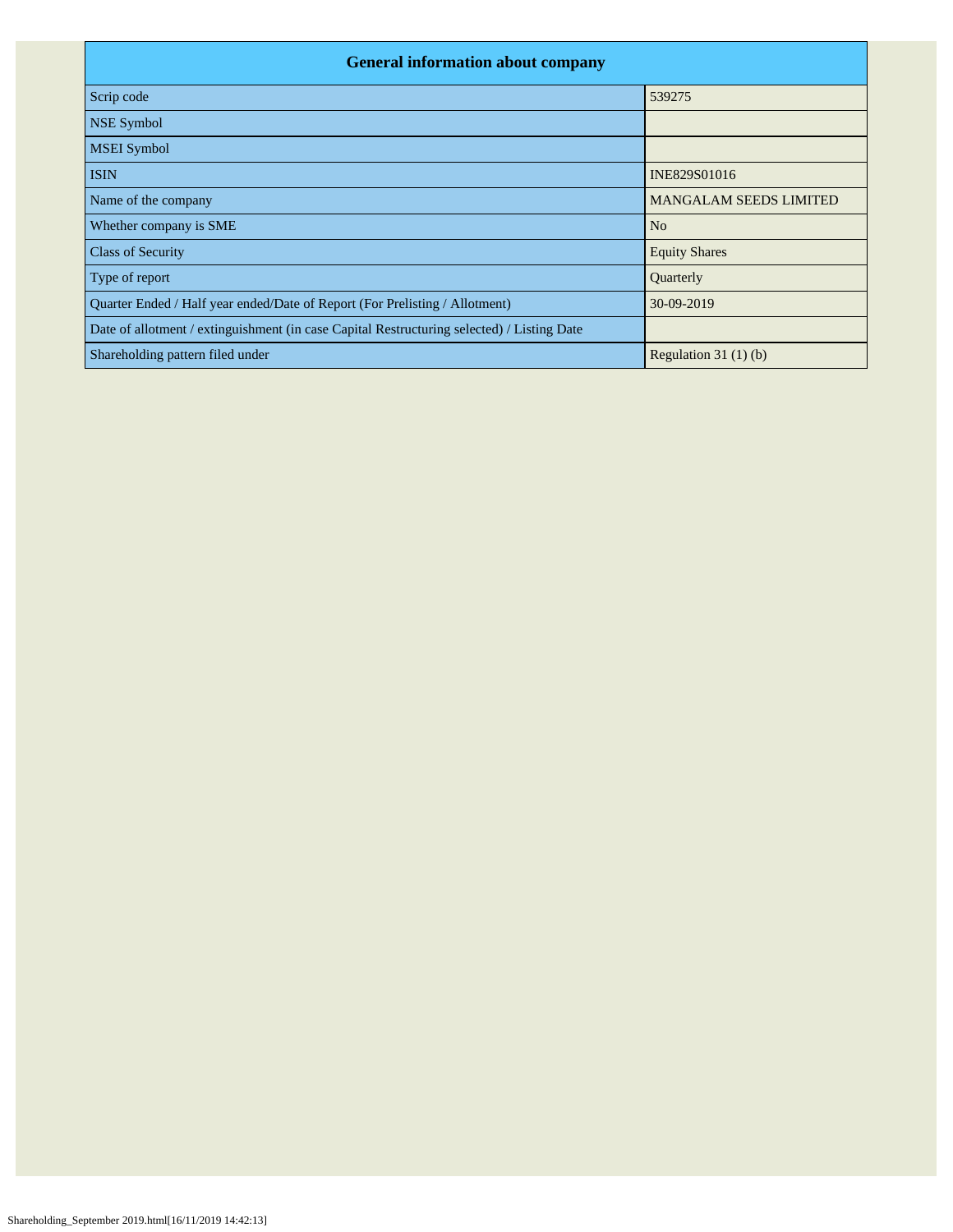|                | <b>Declaration</b>                                                                        |                |                                       |                       |                             |  |  |  |  |  |  |  |
|----------------|-------------------------------------------------------------------------------------------|----------------|---------------------------------------|-----------------------|-----------------------------|--|--|--|--|--|--|--|
| Sr.<br>No.     | Particular                                                                                | Yes/No         | Promoter and<br><b>Promoter Group</b> | Public<br>shareholder | Non Promoter-<br>Non Public |  |  |  |  |  |  |  |
| 1              | Whether the Listed Entity has issued any partly paid up shares?                           | N <sub>o</sub> | N <sub>o</sub>                        | N <sub>o</sub>        | N <sub>o</sub>              |  |  |  |  |  |  |  |
| $\overline{2}$ | Whether the Listed Entity has issued any Convertible Securities<br>$\mathcal{D}$          | N <sub>o</sub> | N <sub>o</sub>                        | No                    | N <sub>o</sub>              |  |  |  |  |  |  |  |
| $\overline{3}$ | Whether the Listed Entity has issued any Warrants?                                        | No             | N <sub>o</sub>                        | No                    | No                          |  |  |  |  |  |  |  |
| $\overline{4}$ | Whether the Listed Entity has any shares against which<br>depository receipts are issued? | N <sub>o</sub> | N <sub>o</sub>                        | N <sub>o</sub>        | N <sub>o</sub>              |  |  |  |  |  |  |  |
| 5              | Whether the Listed Entity has any shares in locked-in?                                    | N <sub>o</sub> | N <sub>o</sub>                        | N <sub>o</sub>        | N <sub>o</sub>              |  |  |  |  |  |  |  |
| 6              | Whether any shares held by promoters are pledge or otherwise<br>encumbered?               | N <sub>o</sub> | N <sub>o</sub>                        |                       |                             |  |  |  |  |  |  |  |
| $\overline{7}$ | Whether company has equity shares with differential voting<br>rights?                     | N <sub>o</sub> | N <sub>o</sub>                        | N <sub>0</sub>        | N <sub>o</sub>              |  |  |  |  |  |  |  |
| 8              | Whether the listed entity has any significant beneficial owner?                           | N <sub>o</sub> |                                       |                       |                             |  |  |  |  |  |  |  |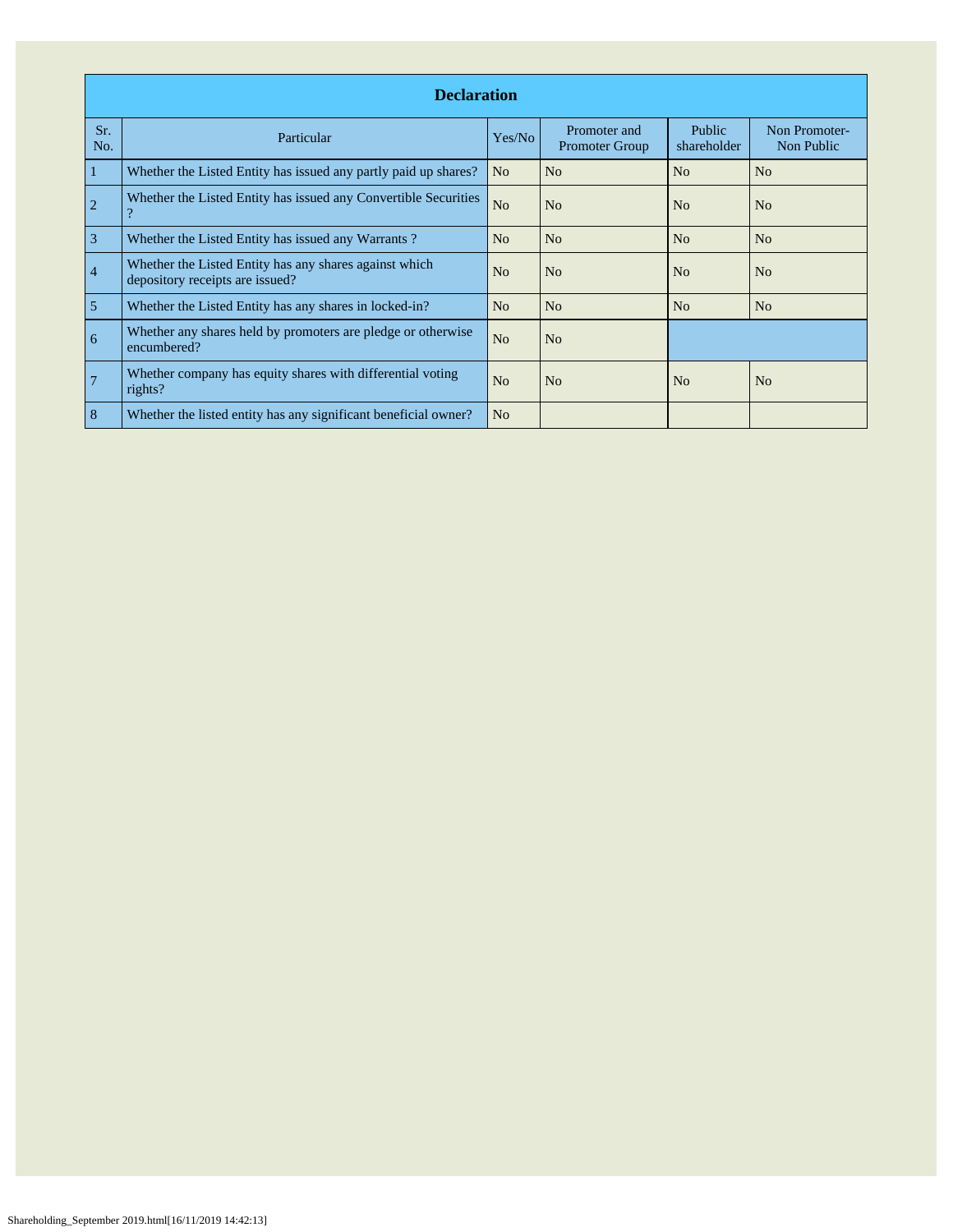|                                        | Table I - Summary Statement holding of specified securities |                         |                         |                       |                                                                                      |                      |                                        |                           |              |                                      |                           |  |  |  |               |       |                     |
|----------------------------------------|-------------------------------------------------------------|-------------------------|-------------------------|-----------------------|--------------------------------------------------------------------------------------|----------------------|----------------------------------------|---------------------------|--------------|--------------------------------------|---------------------------|--|--|--|---------------|-------|---------------------|
|                                        | Category                                                    |                         | No. of                  | No. Of<br>Partly      | No. Of<br>shares                                                                     | Total nos.           | Shareholding as a<br>% of total no. of | class of securities (IX)  |              | Number of Voting Rights held in each |                           |  |  |  |               |       |                     |
| Category<br>$\left( \mathrm{I}\right)$ | of<br>shareholder                                           | Nos. Of<br>shareholders | fully paid<br>up equity | paid-up<br>equity     | underlying<br>Depository                                                             | shares<br>held (VII) | shares (calculated                     | No of Voting (XIV) Rights |              |                                      | Total as                  |  |  |  |               |       |                     |
|                                        | (II)                                                        | (III)                   | shares<br>held $(IV)$   | shares<br>held<br>(V) | $= (IV) +$<br>1957) (VIII) As a<br>Receipts<br>$(V)+(VI)$<br>% of $(A+B+C2)$<br>(VI) |                      |                                        |                           | as per SCRR, |                                      | Class eg:<br>$\mathbf{X}$ |  |  |  | Class<br>eg:y | Total | a % of<br>$(A+B+C)$ |
| (A)                                    | Promoter<br>$\&$<br>Promoter<br>Group                       | 29                      | 7816479                 |                       |                                                                                      | 7816479              | 71.19                                  | 7816479                   |              | 7816479                              | 71.19                     |  |  |  |               |       |                     |
| (B)                                    | Public                                                      | 359                     | 3163679                 |                       |                                                                                      | 3163679              | 28.81                                  | 3163679                   |              | 3163679                              | 28.81                     |  |  |  |               |       |                     |
| (C)                                    | Non<br>Promoter-<br>Non Public                              |                         |                         |                       |                                                                                      |                      |                                        |                           |              |                                      |                           |  |  |  |               |       |                     |
| (C1)                                   | <b>Shares</b><br>underlying<br><b>DRs</b>                   |                         |                         |                       |                                                                                      |                      |                                        |                           |              |                                      |                           |  |  |  |               |       |                     |
| (C2)                                   | Shares held<br>by<br>Employee<br><b>Trusts</b>              |                         |                         |                       |                                                                                      |                      |                                        |                           |              |                                      |                           |  |  |  |               |       |                     |
|                                        | Total                                                       | 388                     | 10980158                |                       |                                                                                      | 10980158             | 100                                    | 10980158                  |              | 10980158                             | 100                       |  |  |  |               |       |                     |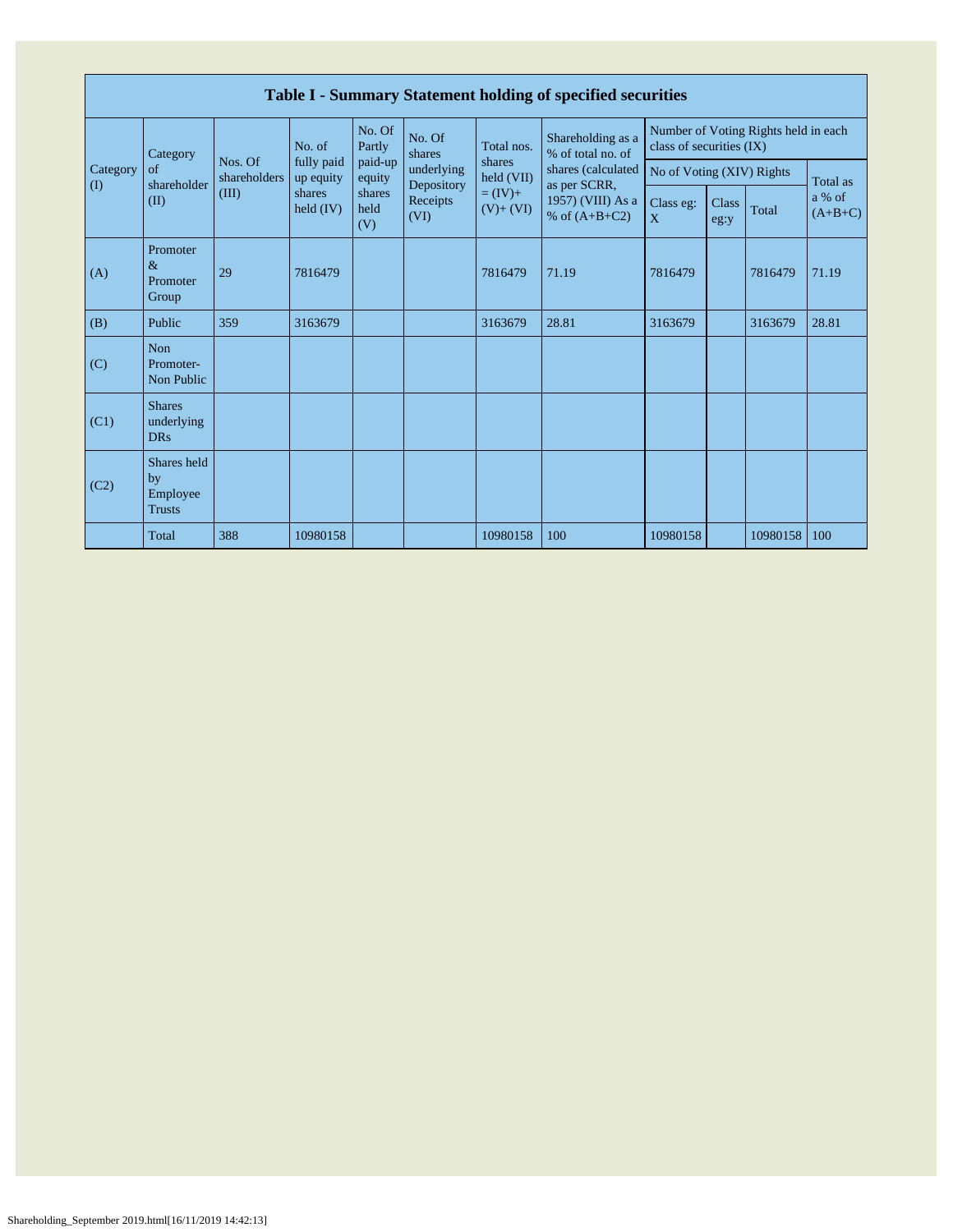|                                        |                                                                                       |                        |                                                      |                                                                                                               | Table I - Summary Statement holding of specified securities                              |                                        |                                                         |                                                                               |                                                         |                                       |
|----------------------------------------|---------------------------------------------------------------------------------------|------------------------|------------------------------------------------------|---------------------------------------------------------------------------------------------------------------|------------------------------------------------------------------------------------------|----------------------------------------|---------------------------------------------------------|-------------------------------------------------------------------------------|---------------------------------------------------------|---------------------------------------|
| Category<br>$\left( \mathrm{I}\right)$ | No. Of<br><b>Shares</b><br>Category<br>of<br>shareholder<br>(II)<br>securities<br>(X) | Underlying             | No. of<br><b>Shares</b><br>Underlying<br>Outstanding | No. Of Shares<br>Underlying<br>Outstanding<br>convertible<br>securities and<br>No. Of<br>Warrants (Xi)<br>(a) | Shareholding, as a %<br>assuming full<br>conversion of<br>convertible securities (       | Number of<br>Locked in<br>shares (XII) |                                                         | Number of<br><b>Shares</b><br>pledged or<br>otherwise<br>encumbered<br>(XIII) |                                                         | Number of<br>equity shares<br>held in |
|                                        |                                                                                       | convertible<br>$(X_i)$ | Outstanding<br>Warrants                              |                                                                                                               | as a percentage of<br>diluted share capital)<br>$(XI)=(VII)+(X) As a$<br>% of $(A+B+C2)$ | No.<br>(a)                             | As a<br>$%$ of<br>total<br><b>Shares</b><br>held<br>(b) | No.<br>(a)                                                                    | As a<br>$%$ of<br>total<br><b>Shares</b><br>held<br>(b) | dematerialized<br>form $(XIV)$        |
| (A)                                    | Promoter<br>$\&$<br>Promoter<br>Group                                                 |                        |                                                      |                                                                                                               | 71.19                                                                                    |                                        |                                                         |                                                                               |                                                         | 7816479                               |
| (B)                                    | Public                                                                                |                        |                                                      |                                                                                                               | 28.81                                                                                    |                                        |                                                         |                                                                               |                                                         | 3163679                               |
| (C)                                    | <b>Non</b><br>Promoter-<br>Non Public                                                 |                        |                                                      |                                                                                                               |                                                                                          |                                        |                                                         |                                                                               |                                                         |                                       |
| (C1)                                   | <b>Shares</b><br>underlying<br><b>DRs</b>                                             |                        |                                                      |                                                                                                               |                                                                                          |                                        |                                                         |                                                                               |                                                         |                                       |
| (C2)                                   | Shares held<br>by<br>Employee<br><b>Trusts</b>                                        |                        |                                                      |                                                                                                               |                                                                                          |                                        |                                                         |                                                                               |                                                         |                                       |
|                                        | Total                                                                                 |                        |                                                      |                                                                                                               | 100                                                                                      |                                        |                                                         |                                                                               |                                                         | 10980158                              |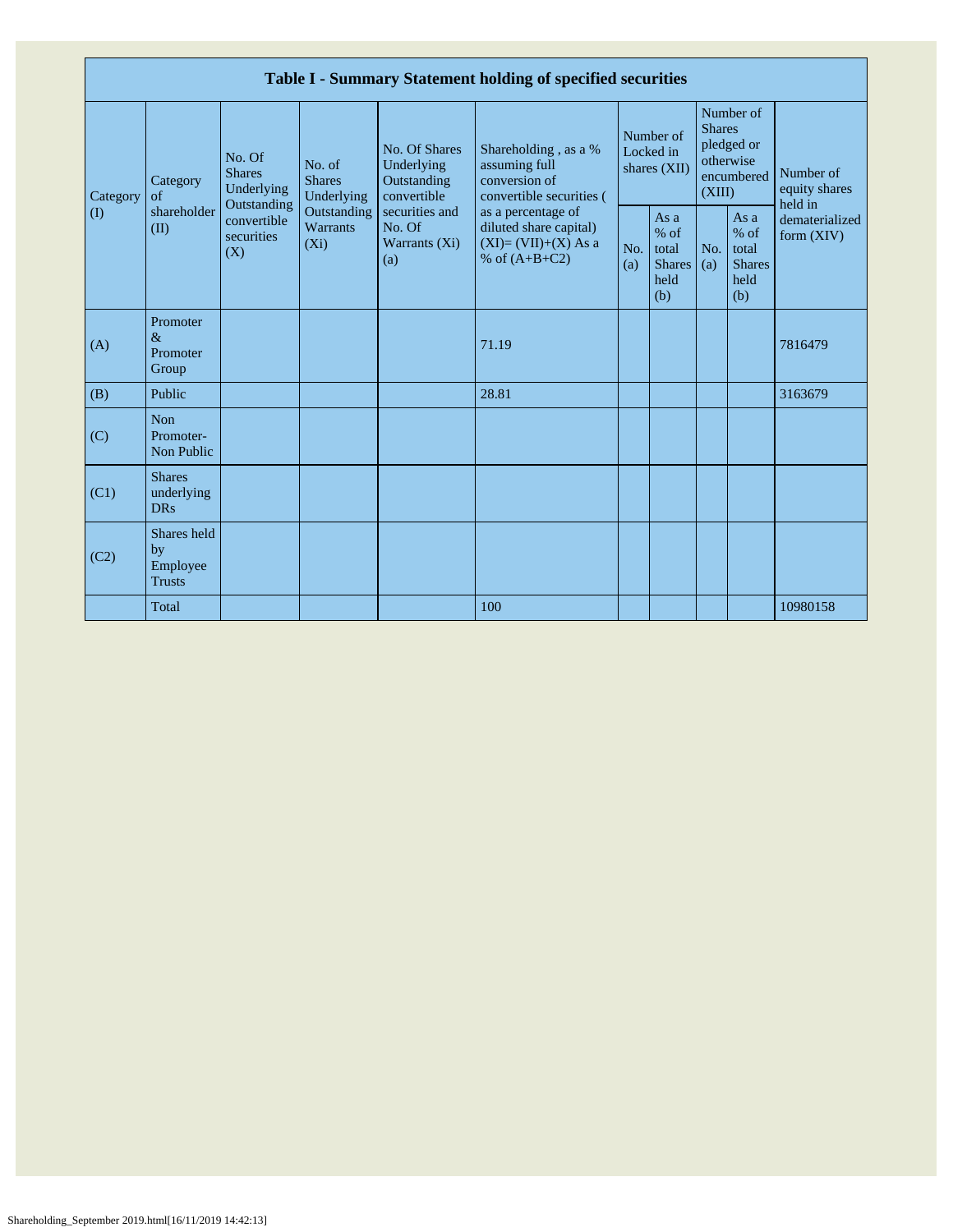| Table II - Statement showing shareholding pattern of the Promoter and Promoter Group           |                                                                                                                     |                       |                                  |                                       |                                              |                                              |                                                                         |                                                                  |               |          |                                           |  |
|------------------------------------------------------------------------------------------------|---------------------------------------------------------------------------------------------------------------------|-----------------------|----------------------------------|---------------------------------------|----------------------------------------------|----------------------------------------------|-------------------------------------------------------------------------|------------------------------------------------------------------|---------------|----------|-------------------------------------------|--|
|                                                                                                |                                                                                                                     |                       |                                  | No.<br><b>Of</b>                      | No. Of                                       | Total nos.                                   | Shareholding<br>as a % of                                               | Number of Voting Rights held in each<br>class of securities (IX) |               |          |                                           |  |
|                                                                                                | Category &                                                                                                          | Nos. Of               | No. of<br>fully paid             | Partly<br>paid-                       | shares                                       | shares                                       | total no. of<br>shares                                                  | No of Voting (XIV) Rights                                        |               |          | Total                                     |  |
| Sr.                                                                                            | Name of the<br>Shareholders (I)                                                                                     | shareholders<br>(III) | up equity<br>shares<br>held (IV) | up<br>equity<br>shares<br>held<br>(V) | underlying<br>Depository<br>Receipts<br>(VI) | held<br>$(VII) =$<br>$(IV)+$<br>$(V) + (VI)$ | (calculated)<br>as per SCRR,<br>1957) (VIII)<br>As a % of<br>$(A+B+C2)$ | Class eg:<br>X                                                   | Class<br>eg:y | Total    | as a %<br>of<br>Total<br>Voting<br>rights |  |
| $\mathbf{A}$                                                                                   | Table II - Statement showing shareholding pattern of the Promoter and Promoter Group                                |                       |                                  |                                       |                                              |                                              |                                                                         |                                                                  |               |          |                                           |  |
| (1)                                                                                            | Indian                                                                                                              |                       |                                  |                                       |                                              |                                              |                                                                         |                                                                  |               |          |                                           |  |
| (a)                                                                                            | Individuals/Hindu<br>undivided Family                                                                               | 29                    | 7816479                          |                                       |                                              | 7816479                                      | 71.19                                                                   | 7816479                                                          |               | 7816479  | 71.19                                     |  |
| Sub-Total<br>(A)(1)                                                                            |                                                                                                                     | 29                    | 7816479                          |                                       |                                              | 7816479                                      | 71.19                                                                   | 7816479                                                          |               | 7816479  | 71.19                                     |  |
| (2)                                                                                            | Foreign                                                                                                             |                       |                                  |                                       |                                              |                                              |                                                                         |                                                                  |               |          |                                           |  |
| Total<br>Shareholding<br>of Promoter<br>and<br>Promoter<br>Group $(A)=$<br>$(A)(1)+(A)$<br>(2) |                                                                                                                     | 29                    | 7816479                          |                                       |                                              | 7816479                                      | 71.19                                                                   | 7816479                                                          |               | 7816479  | 71.19                                     |  |
| $\, {\bf B}$                                                                                   | Table III - Statement showing shareholding pattern of the Public shareholder                                        |                       |                                  |                                       |                                              |                                              |                                                                         |                                                                  |               |          |                                           |  |
| (1)                                                                                            | <b>Institutions</b>                                                                                                 |                       |                                  |                                       |                                              |                                              |                                                                         |                                                                  |               |          |                                           |  |
| (3)                                                                                            | Non-institutions                                                                                                    |                       |                                  |                                       |                                              |                                              |                                                                         |                                                                  |               |          |                                           |  |
| (a(i))                                                                                         | Individuals -<br>i.Individual<br>shareholders<br>holding nominal<br>share capital up<br>to Rs. 2 lakhs.             | 316                   | 1194073                          |                                       |                                              | 1194073                                      | 10.87                                                                   | 1194073                                                          |               | 1194073  | 10.87                                     |  |
| (a(ii))                                                                                        | Individuals - ii.<br>Individual<br>shareholders<br>holding nominal<br>share capital in<br>excess of Rs. 2<br>lakhs. | 25                    | 1663739                          |                                       |                                              | 1663739                                      | 15.15                                                                   | 1663739                                                          |               | 1663739  | 15.15                                     |  |
| (e)                                                                                            | Any Other<br>(specify)                                                                                              | 18                    | 305867                           |                                       |                                              | 305867                                       | 2.79                                                                    | 305867                                                           |               | 305867   | 2.79                                      |  |
| Sub-Total<br>(B)(3)                                                                            |                                                                                                                     | 359                   | 3163679                          |                                       |                                              | 3163679                                      | 28.81                                                                   | 3163679                                                          |               | 3163679  | 28.81                                     |  |
| <b>Total Public</b><br>Shareholding<br>$(B)=(B)(1)+$<br>$(B)(2)+(B)$<br>(3)                    |                                                                                                                     | 359                   | 3163679                          |                                       |                                              | 3163679                                      | 28.81                                                                   | 3163679                                                          |               | 3163679  | 28.81                                     |  |
| $\mathbf C$                                                                                    | Table IV - Statement showing shareholding pattern of the Non Promoter- Non Public shareholder                       |                       |                                  |                                       |                                              |                                              |                                                                         |                                                                  |               |          |                                           |  |
| Total (<br>$A+B+C2$ )                                                                          |                                                                                                                     | 388                   | 10980158                         |                                       |                                              | 10980158                                     | 100                                                                     | 10980158                                                         |               | 10980158 | 100                                       |  |
| Total<br>$(A+B+C)$                                                                             |                                                                                                                     | 388                   | 10980158                         |                                       |                                              | 10980158                                     | 100                                                                     | 10980158                                                         |               | 10980158 | 100                                       |  |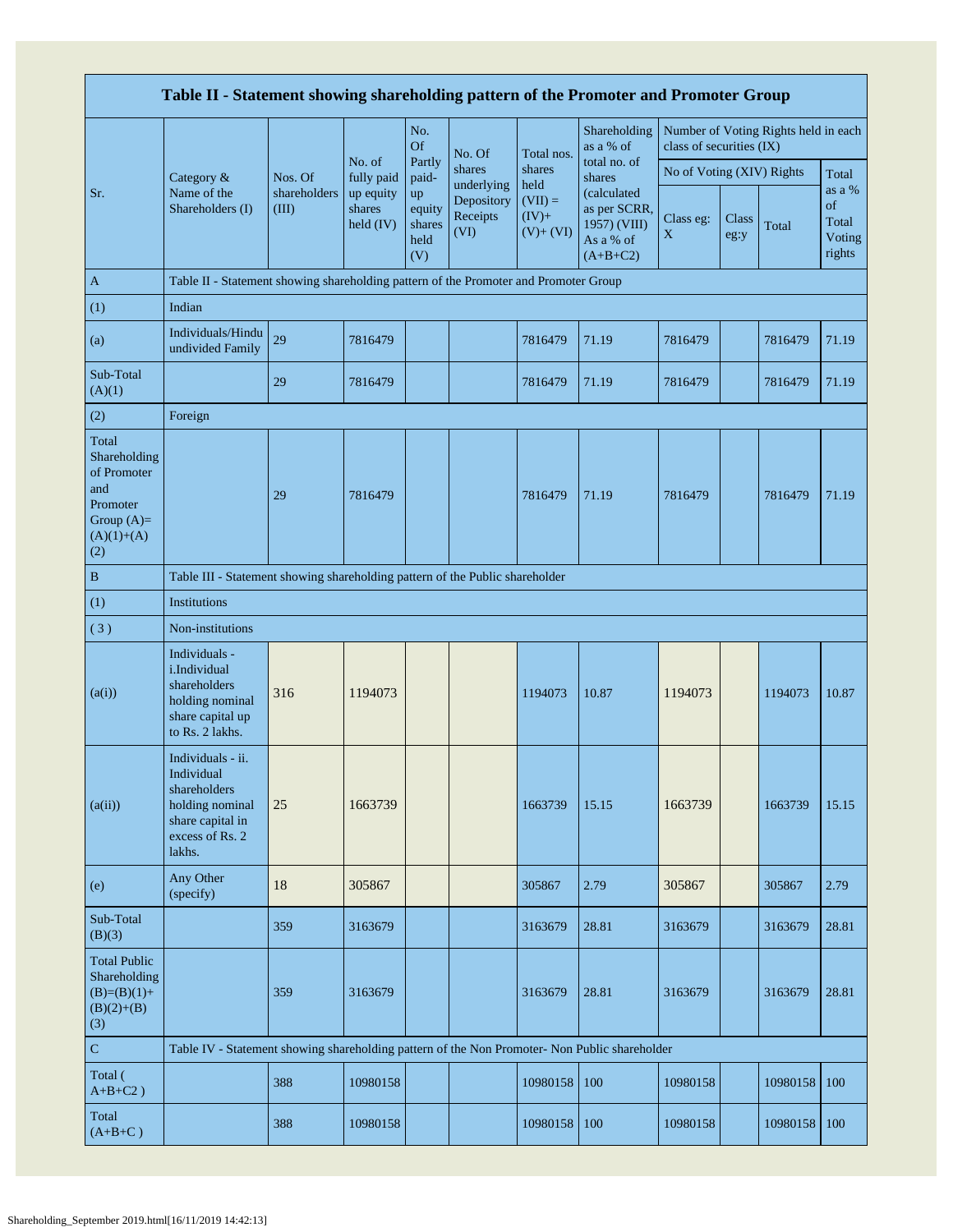| Table II - Statement showing shareholding pattern of the Promoter and Promoter Group    |                                                      |                                       |                                                           |                                                                                               |            |                                                         |                         |                                                         |                                       |  |  |  |  |
|-----------------------------------------------------------------------------------------|------------------------------------------------------|---------------------------------------|-----------------------------------------------------------|-----------------------------------------------------------------------------------------------|------------|---------------------------------------------------------|-------------------------|---------------------------------------------------------|---------------------------------------|--|--|--|--|
| Sr.                                                                                     | No. Of<br><b>Shares</b><br>Underlying<br>Outstanding | No. of<br><b>Shares</b><br>Underlying | No. Of Shares<br>Underlying<br>Outstanding<br>convertible | Shareholding, as a %<br>assuming full conversion of<br>convertible securities (as a           |            | Number of<br>Locked in<br>shares (XII)                  | <b>Shares</b><br>(XIII) | Number of<br>pledged or<br>otherwise<br>encumbered      | Number of<br>equity shares<br>held in |  |  |  |  |
|                                                                                         | convertible<br>securities<br>(X)                     | Outstanding<br>Warrants<br>$(X_i)$    | securities and<br>No. Of Warrants<br>$(Xi)$ (a)           | percentage of diluted share<br>capital) $(XI) = (VII)+(X) As$<br>a % of $(A+B+C2)$            | No.<br>(a) | As a<br>$%$ of<br>total<br><b>Shares</b><br>held<br>(b) |                         | As a<br>$%$ of<br>total<br><b>Shares</b><br>held<br>(b) | dematerialized<br>form $(XIV)$        |  |  |  |  |
| A                                                                                       |                                                      |                                       |                                                           | Table II - Statement showing shareholding pattern of the Promoter and Promoter Group          |            |                                                         |                         |                                                         |                                       |  |  |  |  |
| (1)                                                                                     | Indian                                               |                                       |                                                           |                                                                                               |            |                                                         |                         |                                                         |                                       |  |  |  |  |
| (a)                                                                                     |                                                      |                                       |                                                           | 71.19                                                                                         |            |                                                         |                         |                                                         | 7816479                               |  |  |  |  |
| Sub-Total (A)<br>(1)                                                                    |                                                      |                                       |                                                           | 71.19                                                                                         |            |                                                         |                         |                                                         | 7816479                               |  |  |  |  |
| (2)                                                                                     | Foreign                                              |                                       |                                                           |                                                                                               |            |                                                         |                         |                                                         |                                       |  |  |  |  |
| Total<br>Shareholding<br>of Promoter<br>and Promoter<br>Group $(A)=$<br>$(A)(1)+(A)(2)$ |                                                      |                                       |                                                           | 71.19                                                                                         |            |                                                         |                         |                                                         | 7816479                               |  |  |  |  |
| $\, {\bf B}$                                                                            |                                                      |                                       |                                                           | Table III - Statement showing shareholding pattern of the Public shareholder                  |            |                                                         |                         |                                                         |                                       |  |  |  |  |
| (1)                                                                                     | Institutions                                         |                                       |                                                           |                                                                                               |            |                                                         |                         |                                                         |                                       |  |  |  |  |
| (3)                                                                                     | Non-institutions                                     |                                       |                                                           |                                                                                               |            |                                                         |                         |                                                         |                                       |  |  |  |  |
| (a(i))                                                                                  |                                                      |                                       |                                                           | 10.87                                                                                         |            |                                                         |                         |                                                         | 1194073                               |  |  |  |  |
| (a(ii))                                                                                 |                                                      |                                       |                                                           | 15.15                                                                                         |            |                                                         |                         |                                                         | 1663739                               |  |  |  |  |
| (e)                                                                                     |                                                      |                                       |                                                           | 2.79                                                                                          |            |                                                         |                         |                                                         | 305867                                |  |  |  |  |
| Sub-Total (B)<br>(3)                                                                    |                                                      |                                       |                                                           | 28.81                                                                                         |            |                                                         |                         |                                                         | 3163679                               |  |  |  |  |
| <b>Total Public</b><br>Shareholding<br>$(B)=(B)(1)+$<br>$(B)(2)+(B)(3)$                 |                                                      |                                       |                                                           | 28.81                                                                                         |            |                                                         |                         |                                                         | 3163679                               |  |  |  |  |
| ${\bf C}$                                                                               |                                                      |                                       |                                                           | Table IV - Statement showing shareholding pattern of the Non Promoter- Non Public shareholder |            |                                                         |                         |                                                         |                                       |  |  |  |  |
| Total (<br>$A+B+C2$ )                                                                   |                                                      |                                       |                                                           | 100                                                                                           |            |                                                         |                         |                                                         | 10980158                              |  |  |  |  |
| Total $(A+B+C)$                                                                         |                                                      |                                       |                                                           | 100                                                                                           |            |                                                         |                         |                                                         | 10980158                              |  |  |  |  |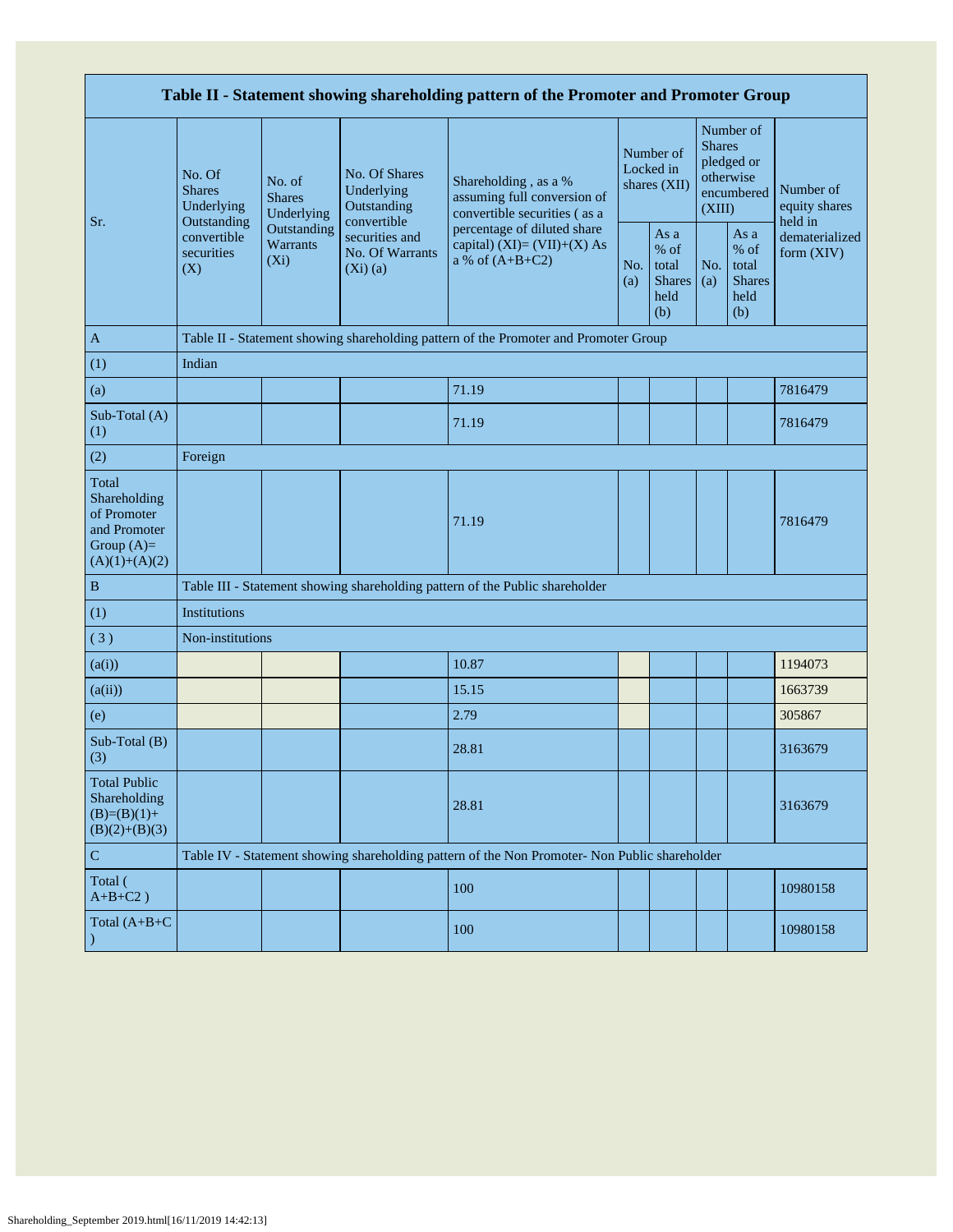| <b>Individuals/Hindu undivided Family</b>                                                                                                  |                                                               |                                                 |                                                      |                                                     |                                                        |                                                 |                                                   |  |  |  |  |  |  |  |
|--------------------------------------------------------------------------------------------------------------------------------------------|---------------------------------------------------------------|-------------------------------------------------|------------------------------------------------------|-----------------------------------------------------|--------------------------------------------------------|-------------------------------------------------|---------------------------------------------------|--|--|--|--|--|--|--|
| $\overline{\mathbf{3}}$<br>$\overline{4}$<br>$\sqrt{5}$<br>$\boldsymbol{7}$<br>$\mathbf{1}$<br>$\overline{c}$<br>$\sqrt{6}$<br>Searial No. |                                                               |                                                 |                                                      |                                                     |                                                        |                                                 |                                                   |  |  |  |  |  |  |  |
| Name of the<br>Shareholders<br>(1)                                                                                                         | <b>NARSINHBHAI</b><br><b>JETHALAL</b><br>PATEL HUF            | <b>NATHALAL</b><br><b>JETHALAL</b><br>PATEL HUF | <b>DHANJIBHAI</b><br><b>SHIVRAMBHAI</b><br>PATEL HUF | <b>KALPESHKUMAR</b><br><b>NATHALAL</b><br>PATEL HUF | <b>MEHUL</b><br><b>NARSINHBHAI</b><br><b>PATEL HUF</b> | <b>MAFATLAL</b><br><b>JETHALAL</b><br>PATEL HUF | <b>PRAVINBHAI</b><br><b>MAFATLAL</b><br>PATEL HUF |  |  |  |  |  |  |  |
| PAN(II)                                                                                                                                    | AAHHN2425F                                                    | AAHHN2462E                                      | AAIHD2938Q                                           | AAKHK4931Q                                          | AANHM5246H                                             | AANHM5247G                                      | AANHP6193G                                        |  |  |  |  |  |  |  |
| No. of fully<br>paid up equity<br>shares held<br>(IV)                                                                                      | 160652                                                        | 57814                                           | 133158                                               | 164834                                              | 49918                                                  | 120866                                          | 161870                                            |  |  |  |  |  |  |  |
| No. Of Partly<br>paid-up equity<br>shares held<br>(V)                                                                                      |                                                               |                                                 |                                                      |                                                     |                                                        |                                                 |                                                   |  |  |  |  |  |  |  |
| No. Of shares<br>underlying<br>Depository<br>Receipts (VI)                                                                                 |                                                               |                                                 |                                                      |                                                     |                                                        |                                                 |                                                   |  |  |  |  |  |  |  |
| Total nos.<br>shares held<br>$(VII) = (IV) +$<br>$(V) + (VI)$                                                                              | 160652                                                        | 57814                                           | 133158                                               | 164834                                              | 49918                                                  | 120866                                          | 161870                                            |  |  |  |  |  |  |  |
| Shareholding<br>as a % of total<br>no. of shares<br>(calculated as<br>per SCRR,<br>1957) (VIII)<br>As a % of<br>$(A+B+C2)$                 | 1.46                                                          | 0.53                                            | 1.21                                                 | 1.5                                                 | 0.45                                                   | 1.1                                             | 1.47                                              |  |  |  |  |  |  |  |
|                                                                                                                                            | Number of Voting Rights held in each class of securities (IX) |                                                 |                                                      |                                                     |                                                        |                                                 |                                                   |  |  |  |  |  |  |  |
| Class eg:X                                                                                                                                 | 160652                                                        | 57814                                           | 133158                                               | 164834                                              | 49918                                                  | 120866                                          | 161870                                            |  |  |  |  |  |  |  |
| Class eg:y                                                                                                                                 |                                                               |                                                 |                                                      |                                                     |                                                        |                                                 |                                                   |  |  |  |  |  |  |  |
| Total                                                                                                                                      | 160652                                                        | 57814                                           | 133158                                               | 164834                                              | 49918                                                  | 120866                                          | 161870                                            |  |  |  |  |  |  |  |
| Total as a %<br>of Total<br>Voting rights                                                                                                  | 1.46                                                          | 0.53                                            | 1.21                                                 | 1.5                                                 | 0.45                                                   | 1.1                                             | 1.47                                              |  |  |  |  |  |  |  |
| No. Of Shares<br>Underlying<br>Outstanding<br>convertible<br>securities $(X)$                                                              |                                                               |                                                 |                                                      |                                                     |                                                        |                                                 |                                                   |  |  |  |  |  |  |  |
| No. of Shares<br>Underlying<br>Outstanding<br>Warrants (Xi)                                                                                |                                                               |                                                 |                                                      |                                                     |                                                        |                                                 |                                                   |  |  |  |  |  |  |  |
| No. Of Shares<br>Underlying<br>Outstanding<br>convertible<br>securities and<br>No. Of<br>Warrants (Xi)<br>(a)                              |                                                               |                                                 |                                                      |                                                     |                                                        |                                                 |                                                   |  |  |  |  |  |  |  |
| Shareholding,<br>as a $\%$<br>assuming full<br>conversion of                                                                               |                                                               |                                                 |                                                      |                                                     |                                                        |                                                 |                                                   |  |  |  |  |  |  |  |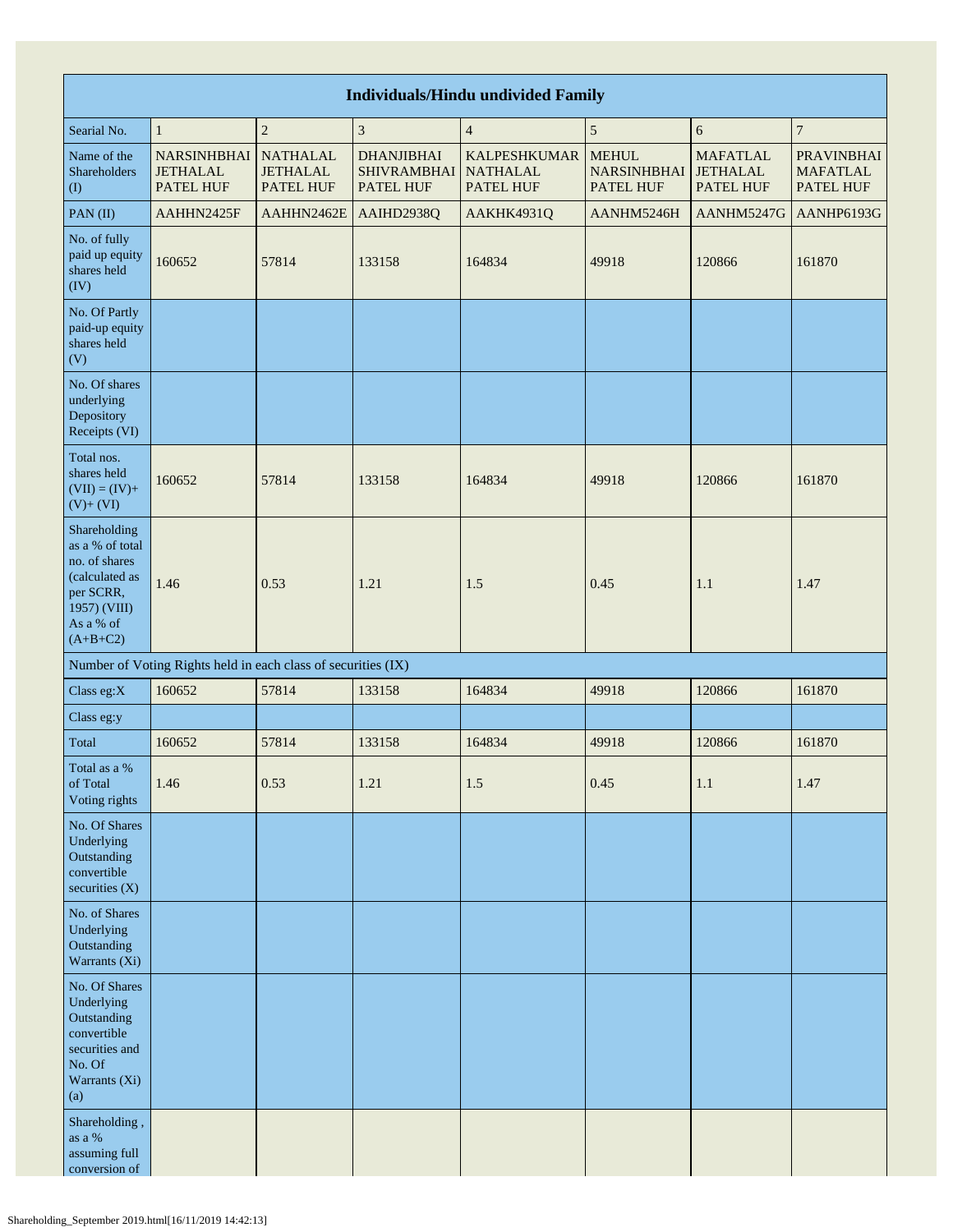| convertible<br>securities (as a<br>percentage of<br>diluted share<br>capital) (XI)=<br>$(VII)+(Xi)(a)$<br>As a % of<br>$(A+B+C2)$ | 1.46                                                    | 0.53              | 1.21           | 1.5            | 0.45           | 1.1                   | 1.47              |
|-----------------------------------------------------------------------------------------------------------------------------------|---------------------------------------------------------|-------------------|----------------|----------------|----------------|-----------------------|-------------------|
|                                                                                                                                   | Number of Locked in shares (XII)                        |                   |                |                |                |                       |                   |
| No. $(a)$                                                                                                                         |                                                         |                   |                |                |                |                       |                   |
| As a % of<br>total Shares<br>held(b)                                                                                              |                                                         |                   |                |                |                |                       |                   |
|                                                                                                                                   | Number of Shares pledged or otherwise encumbered (XIII) |                   |                |                |                |                       |                   |
| No. $(a)$                                                                                                                         |                                                         |                   |                |                |                |                       |                   |
| As a % of<br>total Shares<br>held (b)                                                                                             |                                                         |                   |                |                |                |                       |                   |
| Number of<br>equity shares<br>held in<br>dematerialized<br>form (XIV)                                                             | 160652                                                  | 57814             | 133158         | 164834         | 49918          | 120866                | 161870            |
|                                                                                                                                   | Reason for not providing PAN                            |                   |                |                |                |                       |                   |
| Reason for not<br>providing<br>PAN                                                                                                |                                                         |                   |                |                |                |                       |                   |
| Shareholder<br>type                                                                                                               | Promoter Group                                          | Promoter<br>Group | Promoter Group | Promoter Group | Promoter Group | <b>Promoter Group</b> | Promoter<br>Group |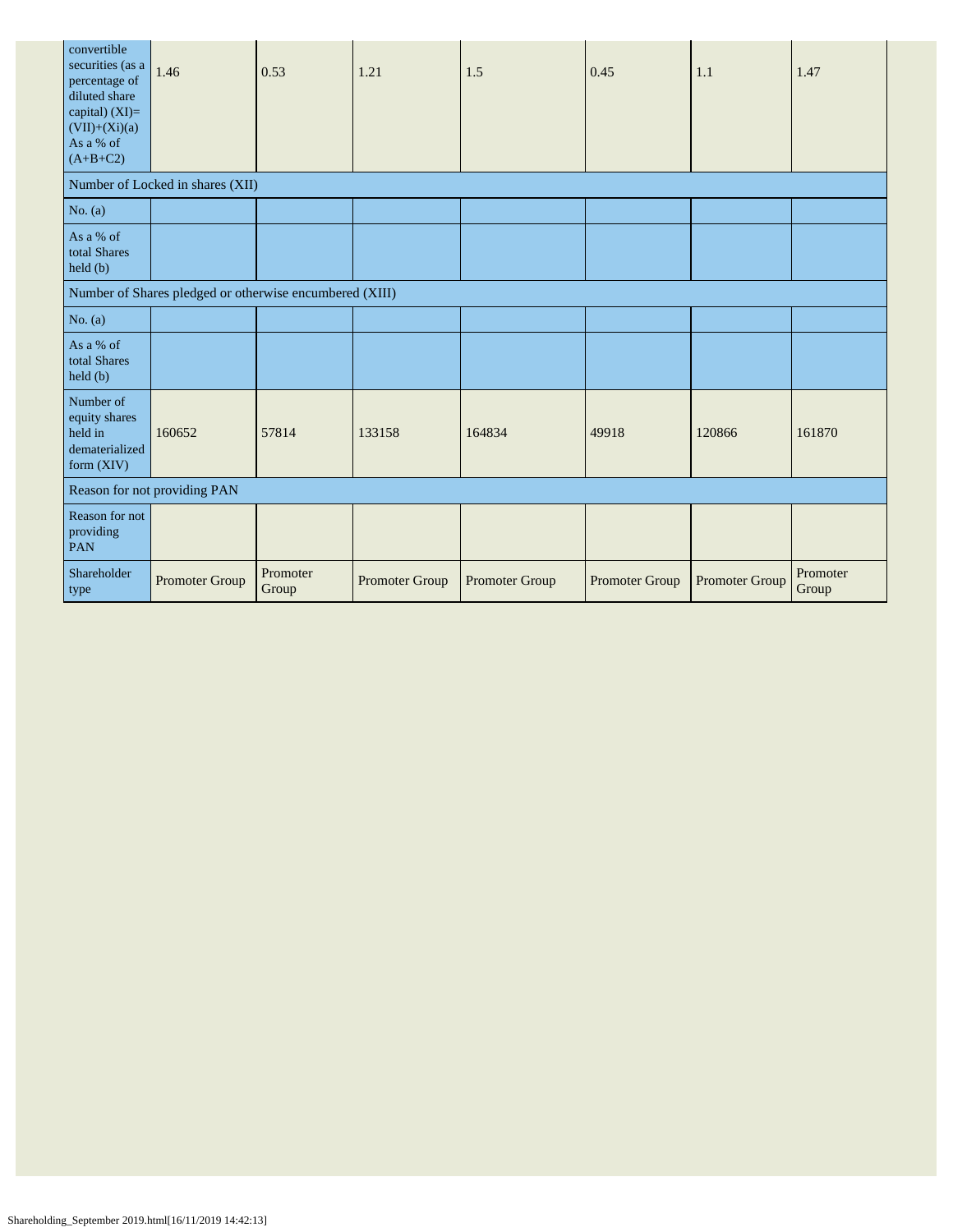| <b>Individuals/Hindu undivided Family</b>                                                                                                                           |                                                               |                                                         |                                                    |                                                     |                                                    |                                                      |                                                         |  |  |  |  |
|---------------------------------------------------------------------------------------------------------------------------------------------------------------------|---------------------------------------------------------------|---------------------------------------------------------|----------------------------------------------------|-----------------------------------------------------|----------------------------------------------------|------------------------------------------------------|---------------------------------------------------------|--|--|--|--|
| Searial No.                                                                                                                                                         | 8                                                             | 9                                                       | 10                                                 | 11                                                  | 12                                                 | 13                                                   | 14                                                      |  |  |  |  |
| Name of the<br>Shareholders (I)                                                                                                                                     | <b>PRADIPKUMAR</b><br><b>NATHALAL</b><br><b>PATEL HUF</b>     | <b>REVABHAI</b><br><b>JETHABHAI</b><br><b>PATEL HUF</b> | <b>NATHALAL</b><br><b>JETHALAL</b><br><b>PATEL</b> | <b>REVABHAI</b><br><b>JETHABHAI</b><br><b>PATEL</b> | <b>MAFATLAL</b><br><b>JETHALAL</b><br><b>PATEL</b> | <b>PRAVINBHAI</b><br><b>MAFATLAL</b><br><b>PATEL</b> | <b>SANGITABEN</b><br><b>JIGNESHBHAI</b><br><b>PATEL</b> |  |  |  |  |
| PAN(II)                                                                                                                                                             | AANHP6194B                                                    | AAQHR9486R                                              | ABYPP9531G                                         | ABYPP9844N                                          | ABZPP0223A                                         | ALEPP1735C                                           | ALEPP8727E                                              |  |  |  |  |
| No. of fully paid<br>up equity shares<br>held (IV)                                                                                                                  | 51600                                                         | 144832                                                  | 158105                                             | 840926                                              | 740130                                             | 1122466                                              | 18000                                                   |  |  |  |  |
| No. Of Partly<br>paid-up equity<br>shares held (V)                                                                                                                  |                                                               |                                                         |                                                    |                                                     |                                                    |                                                      |                                                         |  |  |  |  |
| No. Of shares<br>underlying<br>Depository<br>Receipts (VI)                                                                                                          |                                                               |                                                         |                                                    |                                                     |                                                    |                                                      |                                                         |  |  |  |  |
| Total nos. shares<br>$\text{held (VII)} =$<br>$(IV)+(V)+(VI)$                                                                                                       | 51600                                                         | 144832                                                  | 158105                                             | 840926                                              | 740130                                             | 1122466                                              | 18000                                                   |  |  |  |  |
| Shareholding as<br>a % of total no.<br>of shares<br>(calculated as per 0.47<br>SCRR, 1957)<br>(VIII) As a % of<br>$(A+B+C2)$                                        |                                                               | 1.32                                                    | 1.44                                               | 7.66                                                | 6.74                                               | 10.22                                                | 0.16                                                    |  |  |  |  |
|                                                                                                                                                                     | Number of Voting Rights held in each class of securities (IX) |                                                         |                                                    |                                                     |                                                    |                                                      |                                                         |  |  |  |  |
| Class eg:X                                                                                                                                                          | 51600                                                         | 144832                                                  | 158105                                             | 840926                                              | 740130                                             | 1122466                                              | 18000                                                   |  |  |  |  |
| Class eg:y                                                                                                                                                          |                                                               |                                                         |                                                    |                                                     |                                                    |                                                      |                                                         |  |  |  |  |
| Total                                                                                                                                                               | 51600                                                         | 144832                                                  | 158105                                             | 840926                                              | 740130                                             | 1122466                                              | 18000                                                   |  |  |  |  |
| Total as a % of<br><b>Total Voting</b><br>rights                                                                                                                    | 0.47                                                          | 1.32                                                    | 1.44                                               | 7.66                                                | 6.74                                               | 10.22                                                | 0.16                                                    |  |  |  |  |
| No. Of Shares<br>Underlying<br>Outstanding<br>convertible<br>securities $(X)$                                                                                       |                                                               |                                                         |                                                    |                                                     |                                                    |                                                      |                                                         |  |  |  |  |
| No. of Shares<br>Underlying<br>Outstanding<br>Warrants (Xi)                                                                                                         |                                                               |                                                         |                                                    |                                                     |                                                    |                                                      |                                                         |  |  |  |  |
| No. Of Shares<br>Underlying<br>Outstanding<br>convertible<br>securities and<br>No. Of Warrants<br>$(Xi)$ $(a)$                                                      |                                                               |                                                         |                                                    |                                                     |                                                    |                                                      |                                                         |  |  |  |  |
| Shareholding, as<br>a % assuming<br>full conversion<br>of convertible<br>securities (as a<br>percentage of<br>diluted share<br>capital) (XI)=<br>$(VII)+(Xi)(a) As$ | 0.47                                                          | 1.32                                                    | 1.44                                               | 7.66                                                | 6.74                                               | 10.22                                                | 0.16                                                    |  |  |  |  |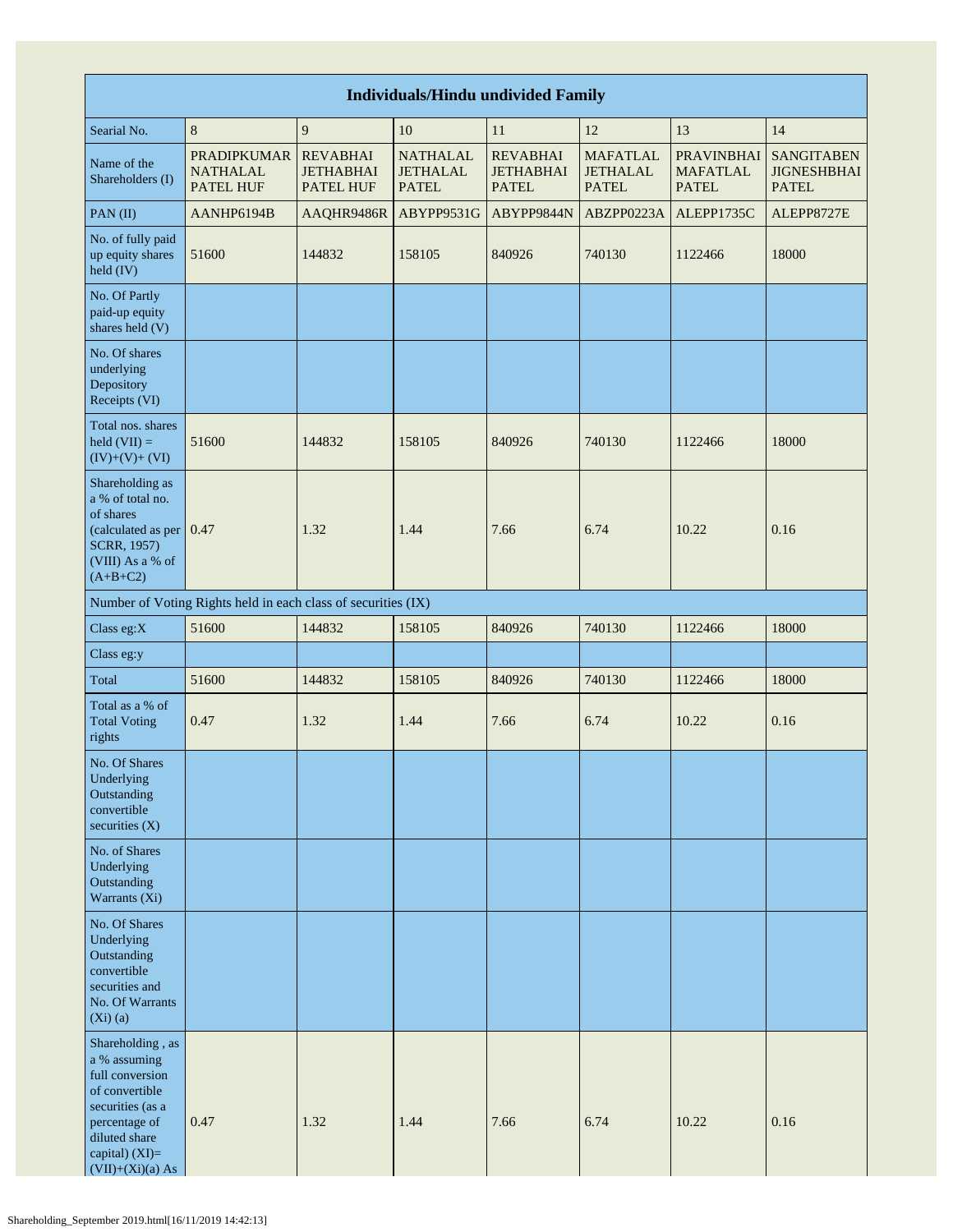| a % of<br>$(A+B+C2)$                                                    |                                                         |                   |                   |                   |          |          |                       |  |  |  |  |
|-------------------------------------------------------------------------|---------------------------------------------------------|-------------------|-------------------|-------------------|----------|----------|-----------------------|--|--|--|--|
| Number of Locked in shares (XII)                                        |                                                         |                   |                   |                   |          |          |                       |  |  |  |  |
| No. $(a)$                                                               |                                                         |                   |                   |                   |          |          |                       |  |  |  |  |
| As a % of total<br>Shares held (b)                                      |                                                         |                   |                   |                   |          |          |                       |  |  |  |  |
|                                                                         | Number of Shares pledged or otherwise encumbered (XIII) |                   |                   |                   |          |          |                       |  |  |  |  |
| No. $(a)$                                                               |                                                         |                   |                   |                   |          |          |                       |  |  |  |  |
| As a % of total<br>Shares held (b)                                      |                                                         |                   |                   |                   |          |          |                       |  |  |  |  |
| Number of<br>equity shares<br>held in<br>dematerialized<br>form $(XIV)$ | 51600                                                   | 144832            | 158105            | 840926            | 740130   | 1122466  | 18000                 |  |  |  |  |
| Reason for not providing PAN                                            |                                                         |                   |                   |                   |          |          |                       |  |  |  |  |
| Reason for not<br>providing PAN                                         |                                                         |                   |                   |                   |          |          |                       |  |  |  |  |
| Shareholder type                                                        | Promoter Group                                          | Promoter<br>Group | Promoter<br>Group | Promoter<br>Group | Promoter | Promoter | <b>Promoter Group</b> |  |  |  |  |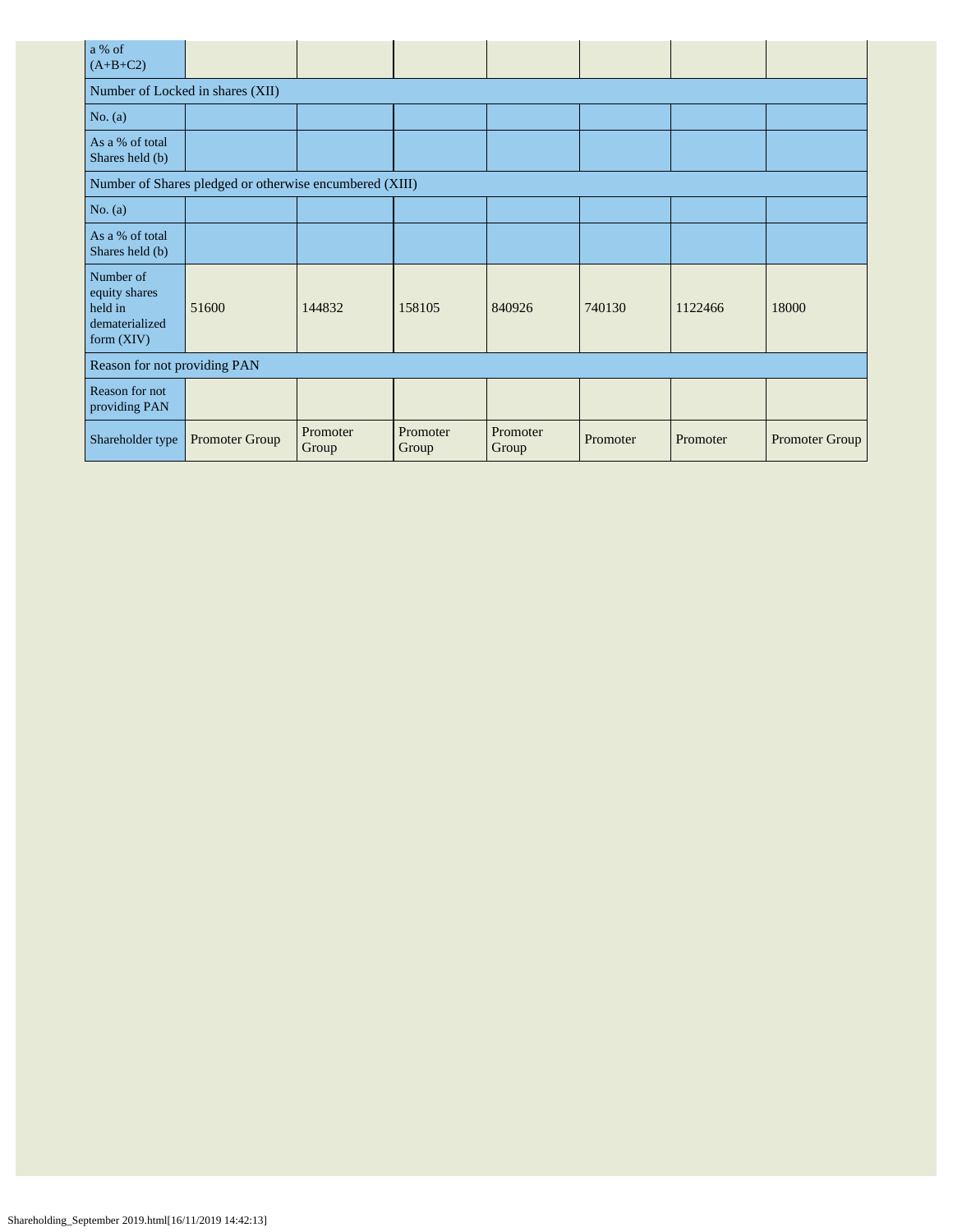|                                                                                                                            | <b>Individuals/Hindu undivided Family</b>                |                                                               |                                                        |                                                    |                                                        |                                                     |                                                    |  |  |  |  |  |  |
|----------------------------------------------------------------------------------------------------------------------------|----------------------------------------------------------|---------------------------------------------------------------|--------------------------------------------------------|----------------------------------------------------|--------------------------------------------------------|-----------------------------------------------------|----------------------------------------------------|--|--|--|--|--|--|
| Searial No.                                                                                                                | 15                                                       | 16                                                            | 17                                                     | 18                                                 | 19                                                     | 20                                                  | 21                                                 |  |  |  |  |  |  |
| Name of the<br>Shareholders<br>$\left( \mathrm{I}\right)$                                                                  | <b>DHANAJIBHAI</b><br><b>SHIVRAMBHAI</b><br><b>PATEL</b> | <b>RINKUBEN</b><br><b>RAMESHKUMAR</b><br><b>PATEL</b>         | <b>KALPESHKUMAR</b><br><b>NATHALAL</b><br><b>PATEL</b> | <b>MEHUL</b><br><b>NARSINHBHAI</b><br><b>PATEL</b> | <b>NARSINHBHAI</b><br><b>JETHABHAI</b><br><b>PATEL</b> | <b>SHANTABEN</b><br><b>MAFATLAL</b><br><b>PATEL</b> | <b>LAXMIBEN</b><br><b>REVABHAI</b><br><b>PATEL</b> |  |  |  |  |  |  |
| PAN $(II)$                                                                                                                 | AMSPP1663N                                               | ARAPP7961J                                                    | ASLPP0443K                                             | ASLPP0482G                                         | ASLPP0625K                                             | ATTPP7767M                                          | ATTPP8113H                                         |  |  |  |  |  |  |
| No. of fully<br>paid up equity<br>shares held<br>$(\overline{IV})$                                                         | 810864                                                   | 28994                                                         | 921997                                                 | 74882                                              | 779184                                                 | 108102                                              | 52106                                              |  |  |  |  |  |  |
| No. Of Partly<br>paid-up equity<br>shares held<br>(V)                                                                      |                                                          |                                                               |                                                        |                                                    |                                                        |                                                     |                                                    |  |  |  |  |  |  |
| No. Of shares<br>underlying<br>Depository<br>Receipts (VI)                                                                 |                                                          |                                                               |                                                        |                                                    |                                                        |                                                     |                                                    |  |  |  |  |  |  |
| Total nos.<br>shares held<br>$(VII) = (IV) +$<br>$(V)$ + $(VI)$                                                            | 810864                                                   | 28994                                                         | 921997                                                 | 74882                                              | 779184                                                 | 108102                                              | 52106                                              |  |  |  |  |  |  |
| Shareholding<br>as a % of total<br>no. of shares<br>(calculated as<br>per SCRR,<br>1957) (VIII)<br>As a % of<br>$(A+B+C2)$ | 7.38                                                     | 0.26                                                          | 8.4                                                    | 0.68                                               | 7.1                                                    | 0.98                                                | 0.47                                               |  |  |  |  |  |  |
|                                                                                                                            |                                                          | Number of Voting Rights held in each class of securities (IX) |                                                        |                                                    |                                                        |                                                     |                                                    |  |  |  |  |  |  |
| Class eg:X                                                                                                                 | 810864                                                   | 28994                                                         | 921997                                                 | 74882                                              | 779184                                                 | 108102                                              | 52106                                              |  |  |  |  |  |  |
| Class eg:y                                                                                                                 |                                                          |                                                               |                                                        |                                                    |                                                        |                                                     |                                                    |  |  |  |  |  |  |
| Total                                                                                                                      | 810864                                                   | 28994                                                         | 921997                                                 | 74882                                              | 779184                                                 | 108102                                              | 52106                                              |  |  |  |  |  |  |
| Total as a %<br>of Total<br>Voting rights                                                                                  | 7.38                                                     | 0.26                                                          | 8.4                                                    | 0.68                                               | 7.1                                                    | 0.98                                                | 0.47                                               |  |  |  |  |  |  |
| No. Of Shares<br>Underlying<br>Outstanding<br>convertible<br>securities (X)                                                |                                                          |                                                               |                                                        |                                                    |                                                        |                                                     |                                                    |  |  |  |  |  |  |
| No. of Shares<br>Underlying<br>Outstanding<br>Warrants (Xi)                                                                |                                                          |                                                               |                                                        |                                                    |                                                        |                                                     |                                                    |  |  |  |  |  |  |
| No. Of Shares<br>Underlying<br>Outstanding<br>convertible<br>securities and<br>No. Of<br>Warrants (Xi)<br>(a)              |                                                          |                                                               |                                                        |                                                    |                                                        |                                                     |                                                    |  |  |  |  |  |  |
| Shareholding,<br>as a $\%$<br>assuming full<br>conversion of                                                               |                                                          |                                                               |                                                        |                                                    |                                                        |                                                     |                                                    |  |  |  |  |  |  |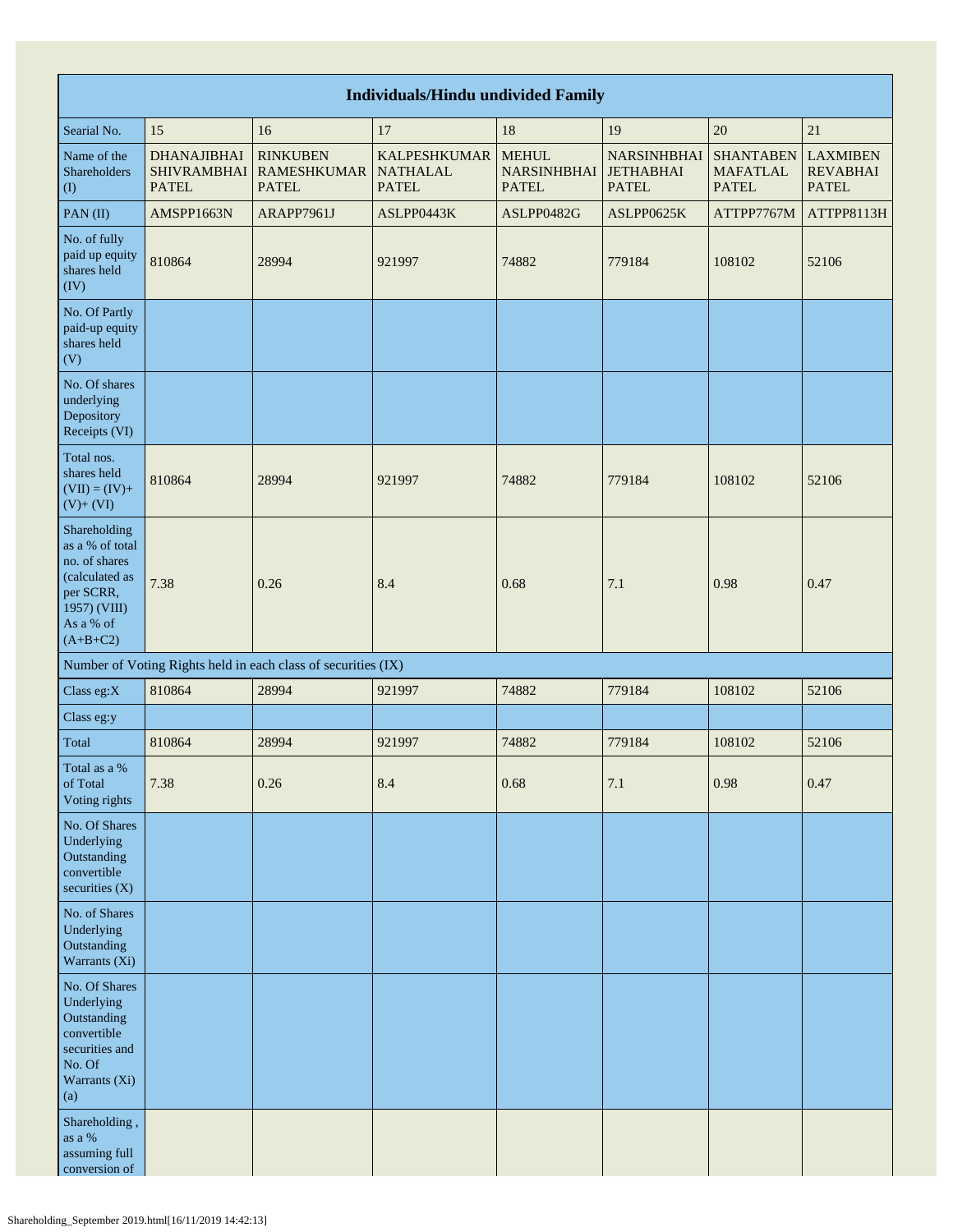| convertible<br>securities (as a<br>percentage of<br>diluted share<br>capital) $(XI)=$<br>$(VII)+(Xi)(a)$<br>As a % of<br>$(A+B+C2)$ | 7.38                             | 0.26                                                    | 8.4            | 0.68           | 7.1            | 0.98              | 0.47              |
|-------------------------------------------------------------------------------------------------------------------------------------|----------------------------------|---------------------------------------------------------|----------------|----------------|----------------|-------------------|-------------------|
|                                                                                                                                     | Number of Locked in shares (XII) |                                                         |                |                |                |                   |                   |
| No. $(a)$                                                                                                                           |                                  |                                                         |                |                |                |                   |                   |
| As a % of<br>total Shares<br>held (b)                                                                                               |                                  |                                                         |                |                |                |                   |                   |
|                                                                                                                                     |                                  | Number of Shares pledged or otherwise encumbered (XIII) |                |                |                |                   |                   |
| No. $(a)$                                                                                                                           |                                  |                                                         |                |                |                |                   |                   |
| As a % of<br>total Shares<br>held (b)                                                                                               |                                  |                                                         |                |                |                |                   |                   |
| Number of<br>equity shares<br>held in<br>dematerialized<br>form $(XIV)$                                                             | 810864                           | 28994                                                   | 921997         | 74882          | 779184         | 108102            | 52106             |
|                                                                                                                                     | Reason for not providing PAN     |                                                         |                |                |                |                   |                   |
| Reason for not<br>providing<br><b>PAN</b>                                                                                           |                                  |                                                         |                |                |                |                   |                   |
| Shareholder<br>type                                                                                                                 | Promoter                         | Promoter Group                                          | Promoter Group | Promoter Group | Promoter Group | Promoter<br>Group | Promoter<br>Group |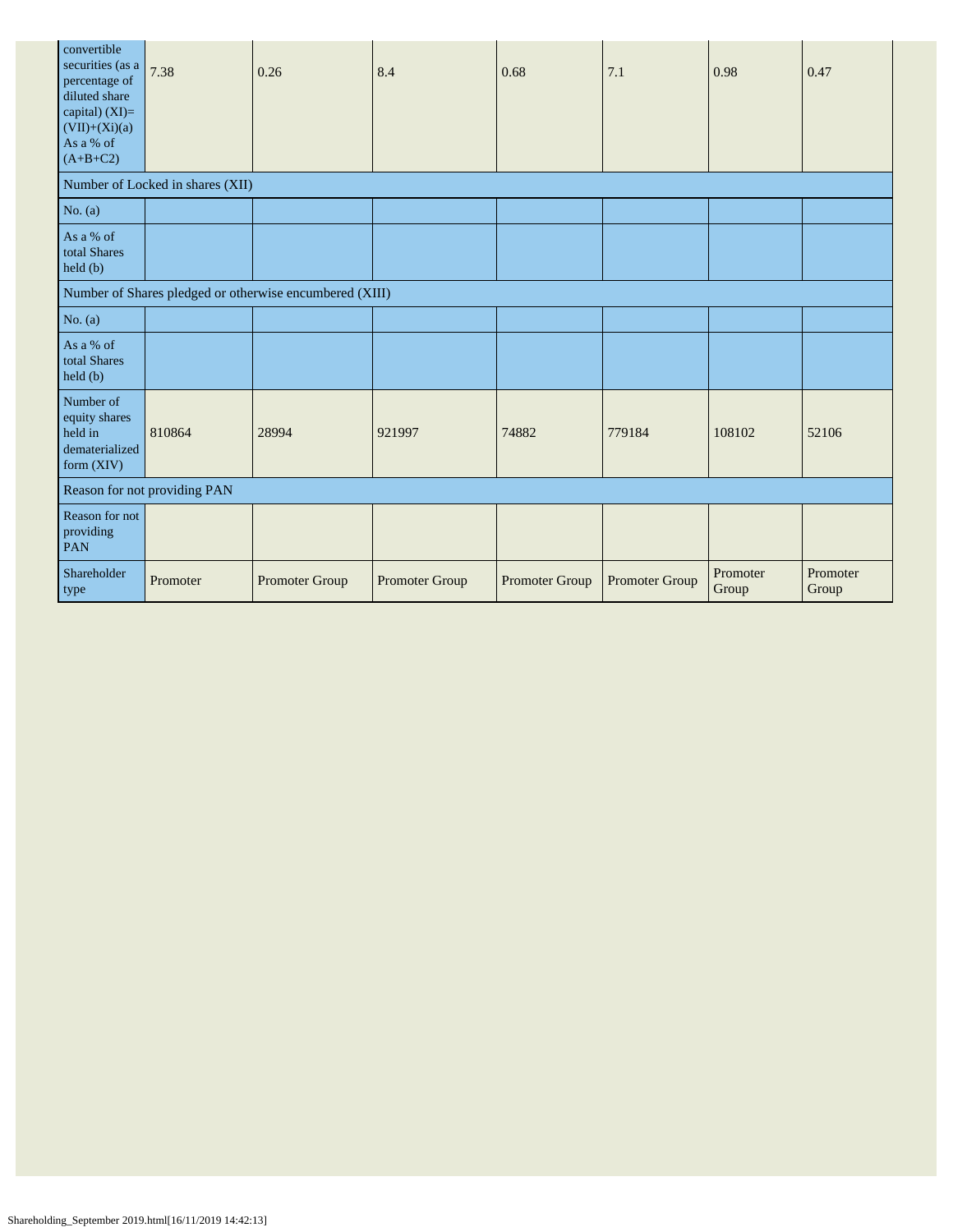| <b>Individuals/Hindu undivided Family</b>                                                                                  |                                                               |                                                    |                                                        |                                                       |                                                     |                                                      |                                                   |
|----------------------------------------------------------------------------------------------------------------------------|---------------------------------------------------------------|----------------------------------------------------|--------------------------------------------------------|-------------------------------------------------------|-----------------------------------------------------|------------------------------------------------------|---------------------------------------------------|
| Searial No.                                                                                                                | 22                                                            | 23                                                 | 24                                                     | 25                                                    | 26                                                  | 27                                                   | 28                                                |
| Name of the<br>Shareholders<br>(1)                                                                                         | <b>CHANDRIKABEN</b><br><b>NARSINHBHAI</b><br><b>PATEL</b>     | <b>BABIBEN</b><br><b>NATHABHAI</b><br><b>PATEL</b> | <b>CHHAYABEN</b><br><b>PRAVINKUMAR</b><br><b>PATEL</b> | <b>PRADIPKUMAR</b><br><b>NATHALAL</b><br><b>PATEL</b> | <b>INDUBEN</b><br><b>DHANJIBHAI</b><br><b>PATEL</b> | <b>URMIBEN</b><br><b>PRADIPKUMAR</b><br><b>PATEL</b> | <b>BHARGAV</b><br><b>REVABHAI</b><br><b>PATEL</b> |
| PAN(II)                                                                                                                    | ATTPP8115B                                                    | AUBPP3046L                                         | AVEPP6203F                                             | BEIPP4646A                                            | BIXPP1439E                                          | BJBPP0650G                                           | CBRPP2224D                                        |
| No. of fully<br>paid up equity<br>shares held<br>(IV)                                                                      | 12008                                                         | 9432                                               | 98524                                                  | 767554                                                | 73364                                               | 13000                                                | 102268                                            |
| No. Of Partly<br>paid-up equity<br>shares held<br>(V)                                                                      |                                                               |                                                    |                                                        |                                                       |                                                     |                                                      |                                                   |
| No. Of shares<br>underlying<br>Depository<br>Receipts (VI)                                                                 |                                                               |                                                    |                                                        |                                                       |                                                     |                                                      |                                                   |
| Total nos.<br>shares held<br>$(VII) = (IV) +$<br>$(V) + (VI)$                                                              | 12008                                                         | 9432                                               | 98524                                                  | 767554                                                | 73364                                               | 13000                                                | 102268                                            |
| Shareholding<br>as a % of total<br>no. of shares<br>(calculated as<br>per SCRR,<br>1957) (VIII)<br>As a % of<br>$(A+B+C2)$ | 0.11                                                          | 0.09                                               | 0.9                                                    | 6.99                                                  | 0.67                                                | 0.12                                                 | 0.93                                              |
|                                                                                                                            | Number of Voting Rights held in each class of securities (IX) |                                                    |                                                        |                                                       |                                                     |                                                      |                                                   |
| Class eg:X                                                                                                                 | 12008                                                         | 9432                                               | 98524                                                  | 767554                                                | 73364                                               | 13000                                                | 102268                                            |
| Class eg:y                                                                                                                 |                                                               |                                                    |                                                        |                                                       |                                                     |                                                      |                                                   |
| Total                                                                                                                      | 12008                                                         | 9432                                               | 98524                                                  | 767554                                                | 73364                                               | 13000                                                | 102268                                            |
| Total as a $\%$<br>of Total<br>Voting rights                                                                               | 0.11                                                          | 0.09                                               | 0.9                                                    | 6.99                                                  | 0.67                                                | 0.12                                                 | 0.93                                              |
| No. Of Shares<br>Underlying<br>Outstanding<br>convertible<br>securities $(X)$                                              |                                                               |                                                    |                                                        |                                                       |                                                     |                                                      |                                                   |
| No. of Shares<br>Underlying<br>Outstanding<br>Warrants (Xi)                                                                |                                                               |                                                    |                                                        |                                                       |                                                     |                                                      |                                                   |
| No. Of Shares<br>Underlying<br>Outstanding<br>convertible<br>securities and<br>No. Of<br>Warrants (Xi)<br>(a)              |                                                               |                                                    |                                                        |                                                       |                                                     |                                                      |                                                   |
| Shareholding,<br>as a $\%$<br>assuming full<br>conversion of                                                               |                                                               |                                                    |                                                        |                                                       |                                                     |                                                      |                                                   |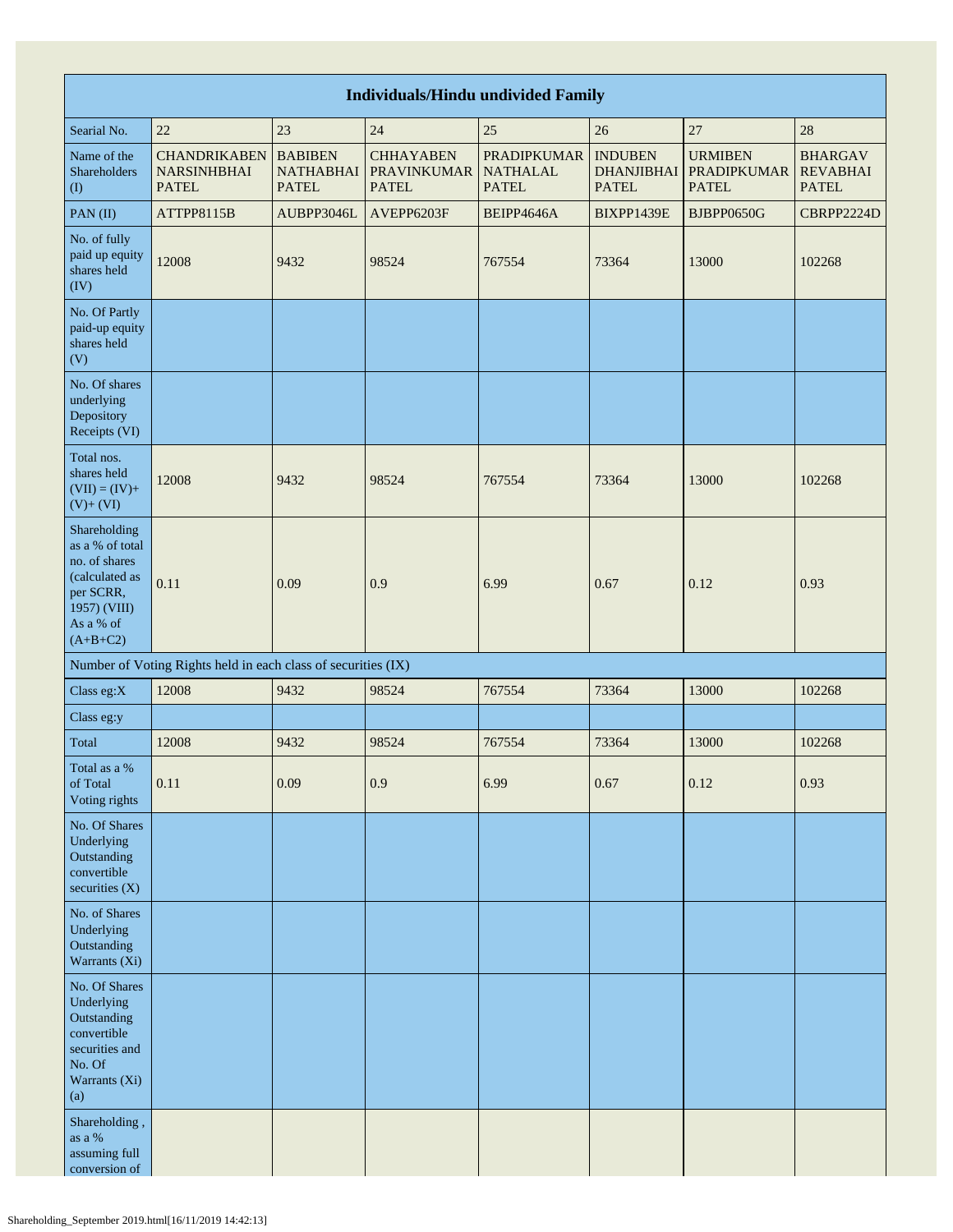| convertible<br>securities (as a<br>percentage of<br>diluted share<br>capital) (XI)=<br>$(VII)+(Xi)(a)$<br>As a % of<br>$(A+B+C2)$ | 0.11                                                    | 0.09              | 0.9            | 6.99           | 0.67              | 0.12           | 0.93              |
|-----------------------------------------------------------------------------------------------------------------------------------|---------------------------------------------------------|-------------------|----------------|----------------|-------------------|----------------|-------------------|
|                                                                                                                                   | Number of Locked in shares (XII)                        |                   |                |                |                   |                |                   |
| No. $(a)$                                                                                                                         |                                                         |                   |                |                |                   |                |                   |
| As a % of<br>total Shares<br>$\text{held}(\text{b})$                                                                              |                                                         |                   |                |                |                   |                |                   |
|                                                                                                                                   | Number of Shares pledged or otherwise encumbered (XIII) |                   |                |                |                   |                |                   |
| No. $(a)$                                                                                                                         |                                                         |                   |                |                |                   |                |                   |
| As a % of<br>total Shares<br>held (b)                                                                                             |                                                         |                   |                |                |                   |                |                   |
| Number of<br>equity shares<br>held in<br>dematerialized<br>form $(XIV)$                                                           | 12008                                                   | 9432              | 98524          | 767554         | 73364             | 13000          | 102268            |
| Reason for not providing PAN                                                                                                      |                                                         |                   |                |                |                   |                |                   |
| Reason for not<br>providing<br>PAN                                                                                                |                                                         |                   |                |                |                   |                |                   |
| Shareholder<br>type                                                                                                               | Promoter Group                                          | Promoter<br>Group | Promoter Group | Promoter Group | Promoter<br>Group | Promoter Group | Promoter<br>Group |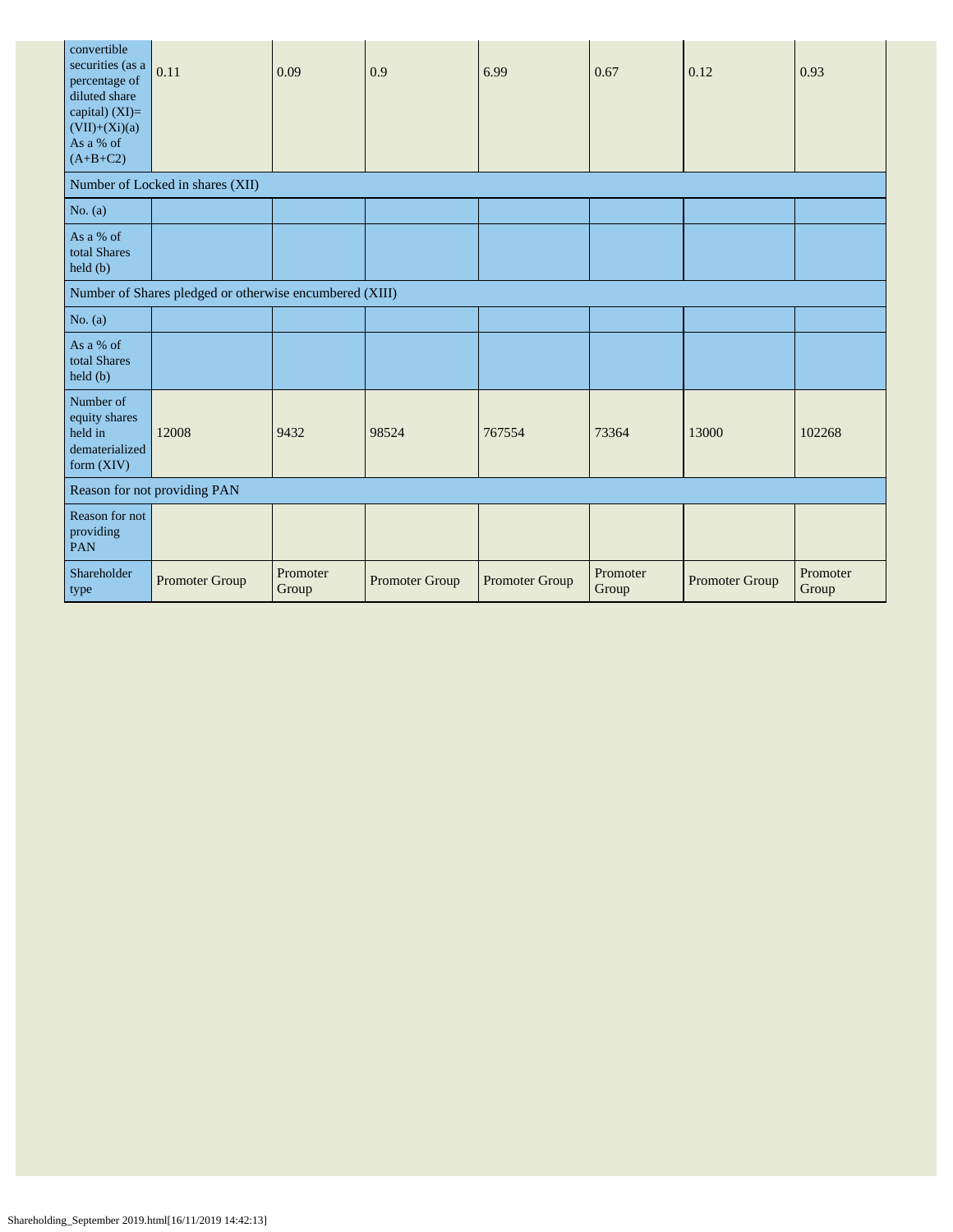| <b>Individuals/Hindu undivided Family</b>                                                                                                                                                                                    |                                                               |                       |  |  |  |  |
|------------------------------------------------------------------------------------------------------------------------------------------------------------------------------------------------------------------------------|---------------------------------------------------------------|-----------------------|--|--|--|--|
| Searial No.                                                                                                                                                                                                                  | 29                                                            |                       |  |  |  |  |
| Name of the<br>Shareholders (I)                                                                                                                                                                                              | TRUPTIBEN KALPESHKUMAR PATEL                                  | Click here to go back |  |  |  |  |
| PAN(II)                                                                                                                                                                                                                      | CJZPP2957B                                                    | Total                 |  |  |  |  |
| No. of fully paid<br>up equity shares<br>held (IV)                                                                                                                                                                           | 39029                                                         | 7816479               |  |  |  |  |
| No. Of Partly paid-<br>up equity shares<br>held (V)                                                                                                                                                                          |                                                               |                       |  |  |  |  |
| No. Of shares<br>underlying<br>Depository<br>Receipts (VI)                                                                                                                                                                   |                                                               |                       |  |  |  |  |
| Total nos. shares<br>held $(VII) = (IV) +$<br>$(V) + (VI)$                                                                                                                                                                   | 39029                                                         | 7816479               |  |  |  |  |
| Shareholding as a<br>% of total no. of<br>shares (calculated<br>as per SCRR,<br>1957) (VIII) As a<br>% of $(A+B+C2)$                                                                                                         | 0.36                                                          | 71.19                 |  |  |  |  |
|                                                                                                                                                                                                                              | Number of Voting Rights held in each class of securities (IX) |                       |  |  |  |  |
| Class eg:X                                                                                                                                                                                                                   | 39029                                                         | 7816479               |  |  |  |  |
| Class eg:y                                                                                                                                                                                                                   |                                                               |                       |  |  |  |  |
| Total                                                                                                                                                                                                                        | 39029                                                         | 7816479               |  |  |  |  |
| Total as a % of<br><b>Total Voting rights</b>                                                                                                                                                                                | 0.36                                                          | 71.19                 |  |  |  |  |
| No. Of Shares<br>Underlying<br>Outstanding<br>convertible<br>securities $(X)$                                                                                                                                                |                                                               |                       |  |  |  |  |
| No. of Shares<br>Underlying<br>Outstanding<br>Warrants (Xi)                                                                                                                                                                  |                                                               |                       |  |  |  |  |
| No. Of Shares<br>Underlying<br>Outstanding<br>convertible<br>securities and No.<br>Of Warrants (Xi)<br>(a)                                                                                                                   |                                                               |                       |  |  |  |  |
| Shareholding, as a<br>% assuming full<br>conversion of<br>convertible<br>securities (as a<br>percentage of<br>diluted share<br>capital) (XI)=<br>$(VII)+(Xi)(a)$ As a<br>% of $(A+B+C2)$<br>Number of Locked in shares (XII) | 0.36                                                          | 71.19                 |  |  |  |  |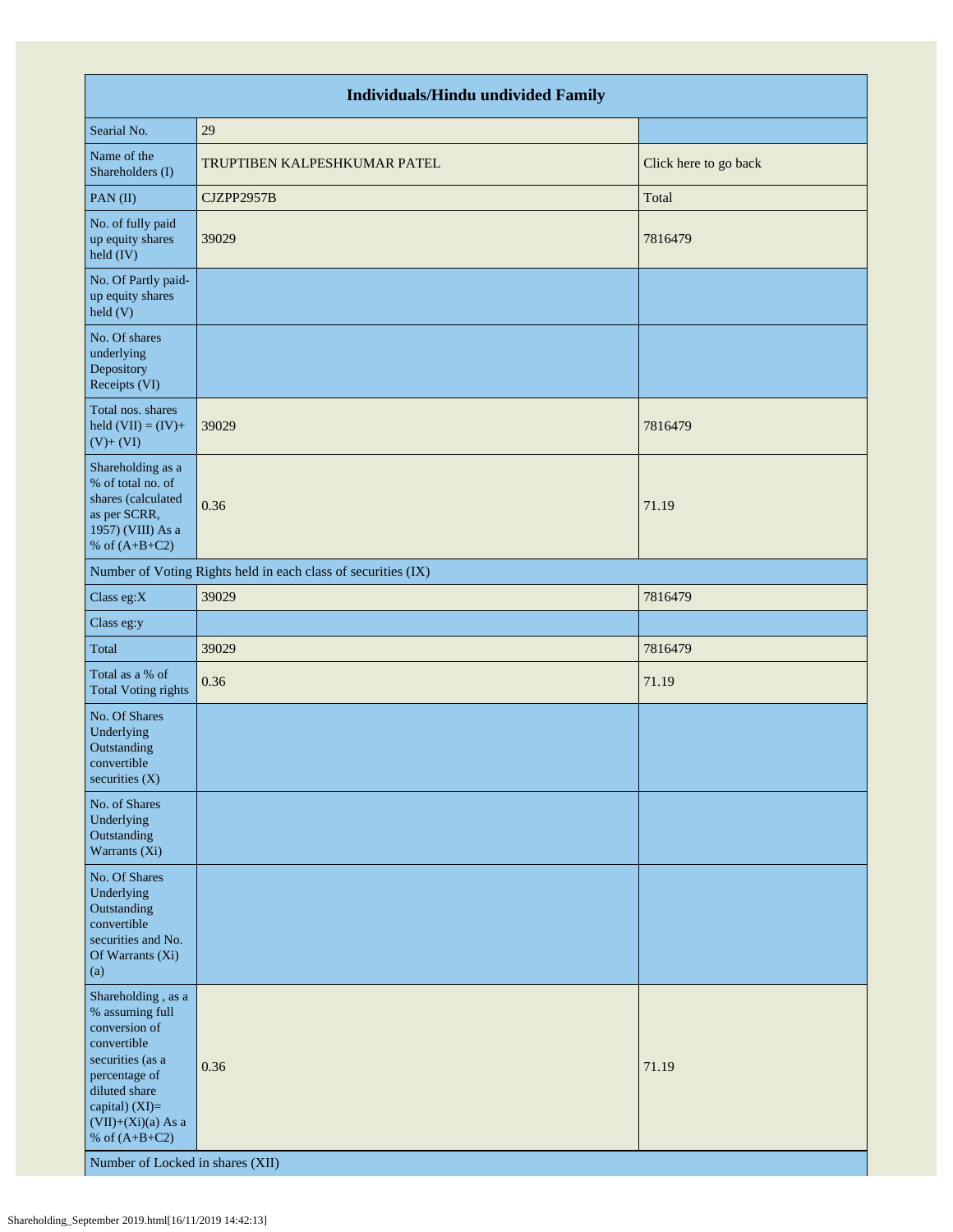| No. $(a)$                                                            |                                                         |         |  |  |  |
|----------------------------------------------------------------------|---------------------------------------------------------|---------|--|--|--|
| As a % of total<br>Shares held (b)                                   |                                                         |         |  |  |  |
|                                                                      | Number of Shares pledged or otherwise encumbered (XIII) |         |  |  |  |
| No. $(a)$                                                            |                                                         |         |  |  |  |
| As a % of total<br>Shares held (b)                                   |                                                         |         |  |  |  |
| Number of equity<br>shares held in<br>dematerialized<br>form $(XIV)$ | 39029                                                   | 7816479 |  |  |  |
| Reason for not providing PAN                                         |                                                         |         |  |  |  |
| Reason for not<br>providing PAN                                      |                                                         |         |  |  |  |
| Shareholder type                                                     | Promoter Group                                          |         |  |  |  |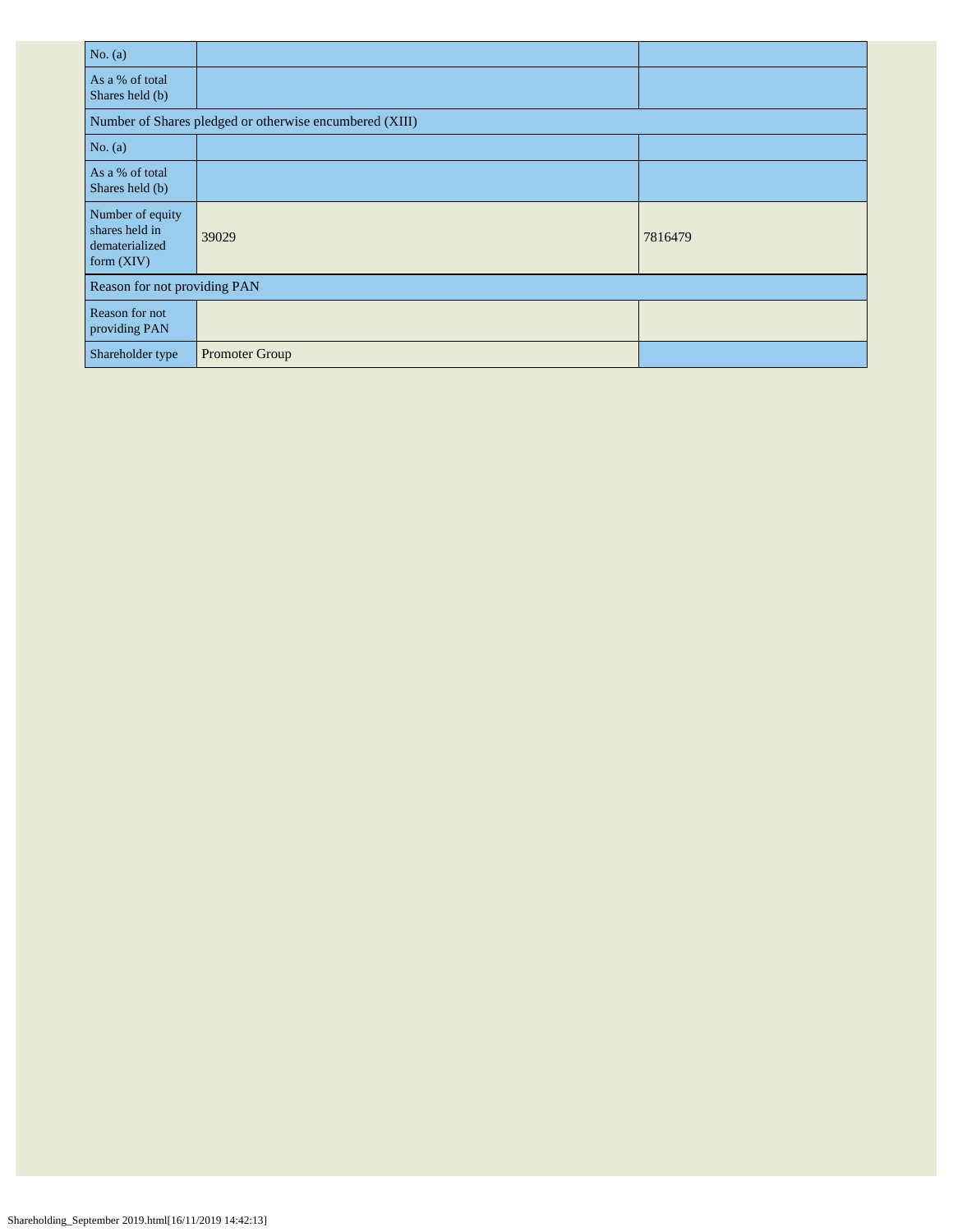| Individuals - ii. Individual shareholders holding nominal share capital in excess of Rs. 2 lakhs.                                                                                                                        |                                                               |                                        |                                     |                          |  |  |
|--------------------------------------------------------------------------------------------------------------------------------------------------------------------------------------------------------------------------|---------------------------------------------------------------|----------------------------------------|-------------------------------------|--------------------------|--|--|
| Searial No.                                                                                                                                                                                                              | $\mathbf{1}$                                                  | $\sqrt{2}$                             | $\mathfrak z$                       |                          |  |  |
| Name of the<br>Shareholders (I)                                                                                                                                                                                          | VINODSING NARYAANSING<br><b>RATHORE</b>                       | <b>BOSHOBY UTKARSH</b><br><b>PATEL</b> | PRIYAL BHADRESHKUMAR<br><b>SHAH</b> | Click here to go<br>back |  |  |
| PAN(II)                                                                                                                                                                                                                  | ADLPR3200R                                                    | AHPPP6365F                             | DLHPS8026M                          | Total                    |  |  |
| No. of fully paid<br>up equity shares<br>held (IV)                                                                                                                                                                       | 201000                                                        | 444000                                 | 291000                              | 936000                   |  |  |
| No. Of Partly paid-<br>up equity shares<br>$\text{held}$ (V)                                                                                                                                                             |                                                               |                                        |                                     |                          |  |  |
| No. Of shares<br>underlying<br>Depository<br>Receipts (VI)                                                                                                                                                               |                                                               |                                        |                                     |                          |  |  |
| Total nos. shares<br>held $(VII) = (IV) +$<br>$(V)+(VI)$                                                                                                                                                                 | 201000                                                        | 444000                                 | 291000                              | 936000                   |  |  |
| Shareholding as a<br>% of total no. of<br>shares (calculated<br>as per SCRR,<br>1957) (VIII) As a<br>% of $(A+B+C2)$                                                                                                     | 1.83                                                          | 4.04                                   | 2.65                                | 8.52                     |  |  |
|                                                                                                                                                                                                                          | Number of Voting Rights held in each class of securities (IX) |                                        |                                     |                          |  |  |
| Class eg: X                                                                                                                                                                                                              | 201000                                                        | 444000                                 | 291000                              | 936000                   |  |  |
| Class eg:y                                                                                                                                                                                                               |                                                               |                                        |                                     |                          |  |  |
| Total                                                                                                                                                                                                                    | 201000                                                        | 444000                                 | 291000                              | 936000                   |  |  |
| Total as a % of<br><b>Total Voting rights</b>                                                                                                                                                                            | 1.83                                                          | 4.04                                   | 2.65                                | 8.52                     |  |  |
| No. Of Shares<br>Underlying<br>Outstanding<br>convertible<br>securities (X)                                                                                                                                              |                                                               |                                        |                                     |                          |  |  |
| No. of Shares<br>Underlying<br>Outstanding<br>Warrants (Xi)                                                                                                                                                              |                                                               |                                        |                                     |                          |  |  |
| No. Of Shares<br>Underlying<br>Outstanding<br>convertible<br>securities and No.<br>Of Warrants (Xi)<br>(a)                                                                                                               |                                                               |                                        |                                     |                          |  |  |
| Shareholding, as a<br>% assuming full<br>conversion of<br>convertible<br>securities (as a<br>percentage of<br>diluted share<br>capital) (XI)=<br>$(VII)+(X)$ As a %<br>of $(A+B+C2)$<br>Number of Locked in shares (XII) | 1.83                                                          | 4.04                                   | 2.65                                | 8.52                     |  |  |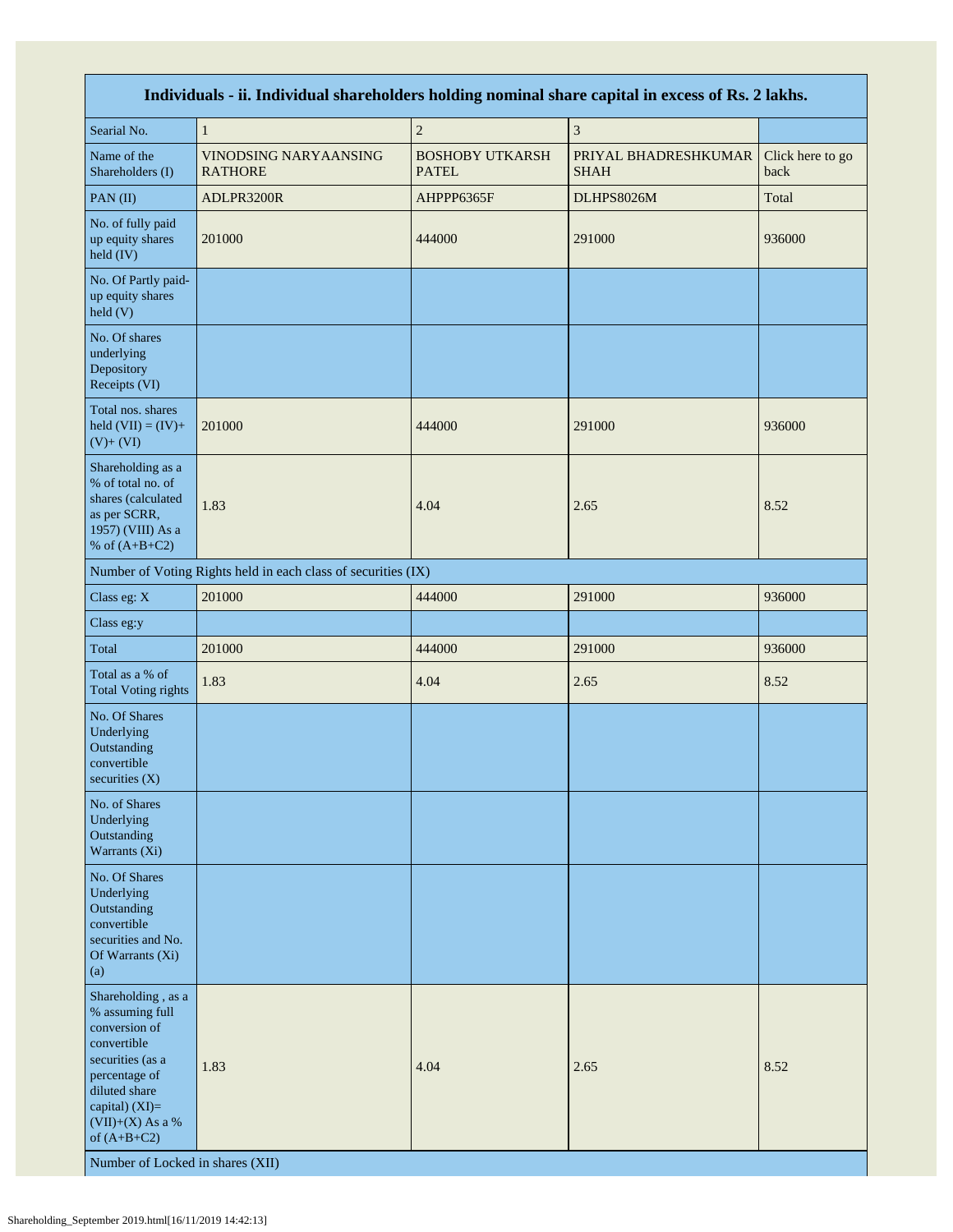| No. $(a)$                                                            |        |        |        |        |  |  |
|----------------------------------------------------------------------|--------|--------|--------|--------|--|--|
| As a % of total<br>Shares held (b)                                   |        |        |        |        |  |  |
| Number of equity<br>shares held in<br>dematerialized<br>form $(XIV)$ | 201000 | 444000 | 291000 | 936000 |  |  |
| Reason for not providing PAN                                         |        |        |        |        |  |  |
| Reason for not<br>providing PAN                                      |        |        |        |        |  |  |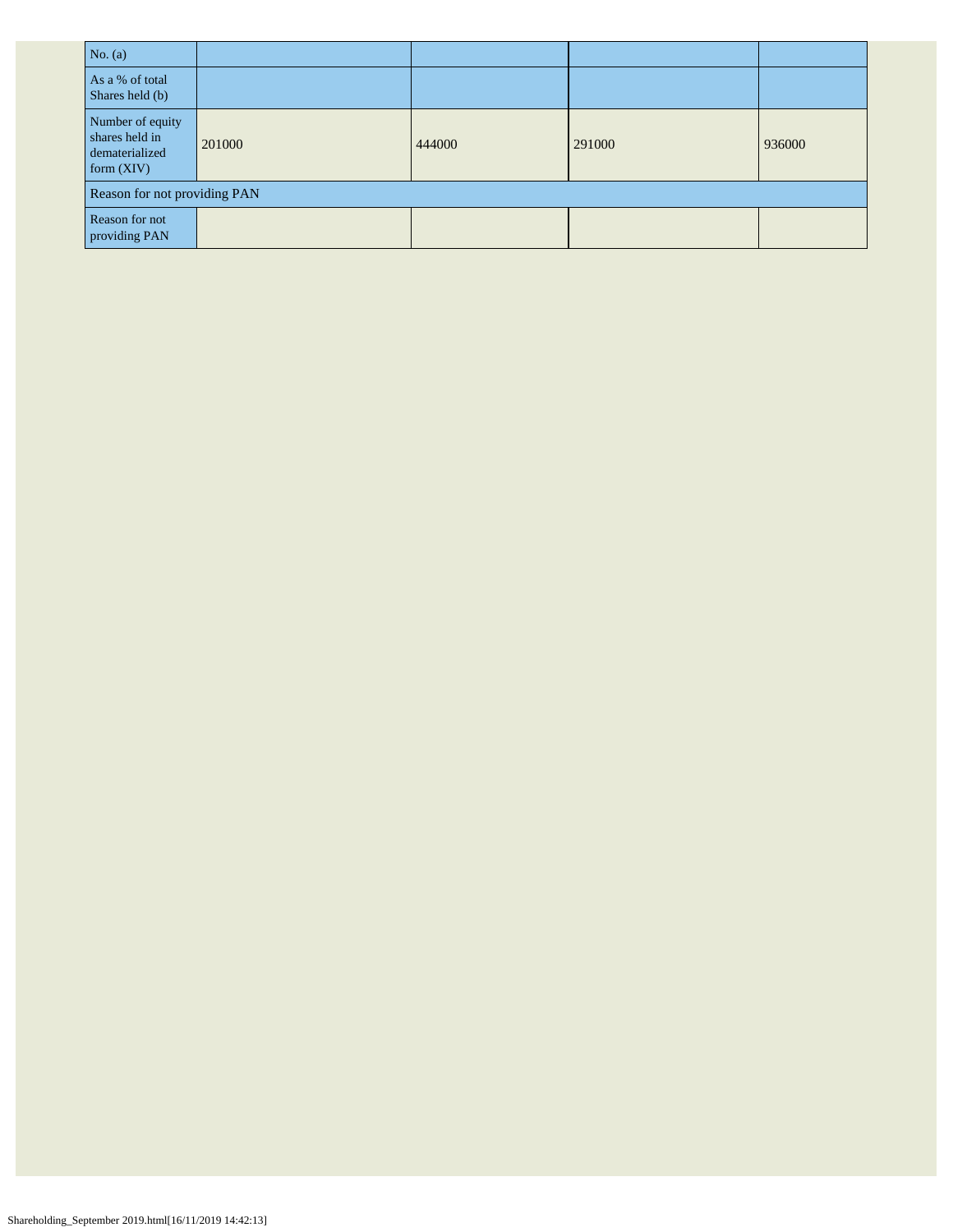| Any Other (specify)                                                                                                  |                     |                            |                              |                                              |                          |  |
|----------------------------------------------------------------------------------------------------------------------|---------------------|----------------------------|------------------------------|----------------------------------------------|--------------------------|--|
| Searial No.                                                                                                          | $\mathbf{1}$        | $\overline{c}$             | 3                            | $\overline{4}$                               |                          |  |
| Category                                                                                                             | Clearing<br>Members | <b>Bodies</b><br>Corporate | Non-Resident Indian<br>(NRI) | Non-Resident Indian (NRI)                    |                          |  |
| Category / More<br>than 1 percentage                                                                                 | Category            | Category                   | Category                     | More than 1 percentage of<br>shareholding    |                          |  |
| Name of the<br>Shareholders (I)                                                                                      |                     |                            |                              | <b>PADMANABHAN</b><br><b>BALASUBRAMANIAM</b> | Click here to go<br>back |  |
| $PAN$ (II)                                                                                                           |                     |                            |                              | AKYPB9555B                                   | Total                    |  |
| No. of the<br>Shareholders (I)                                                                                       | $\overline{4}$      | 9                          | $\overline{4}$               | $\mathbf{1}$                                 | 17                       |  |
| No. of fully paid<br>up equity shares<br>held (IV)                                                                   | 20652               | 85815                      | 61400                        | 138000                                       | 167867                   |  |
| No. Of Partly paid-<br>up equity shares<br>held(V)                                                                   |                     |                            |                              |                                              |                          |  |
| No. Of shares<br>underlying<br>Depository<br>Receipts (VI)                                                           |                     |                            |                              |                                              |                          |  |
| Total nos. shares<br>held $(VII) = (IV) +$<br>$(V)+(VI)$                                                             | 20652               | 85815                      | 61400                        | 138000                                       | 167867                   |  |
| Shareholding as a<br>% of total no. of<br>shares (calculated<br>as per SCRR,<br>1957) (VIII) As a<br>% of $(A+B+C2)$ | 0.19                | 0.78                       | 0.56                         | 1.26                                         | 1.53                     |  |
| Number of Voting Rights held in each class of securities (IX)                                                        |                     |                            |                              |                                              |                          |  |
| Class eg: X                                                                                                          | 20652               | 85815                      | 61400                        | 138000                                       | 167867                   |  |
| Class eg:y                                                                                                           |                     |                            |                              |                                              |                          |  |
| Total                                                                                                                | 20652               | 85815                      | 61400                        | 138000                                       | 167867                   |  |
| Total as a % of<br><b>Total Voting rights</b>                                                                        | 0.19                | 0.78                       | 0.56                         | 1.26                                         | 1.53                     |  |
| No. Of Shares<br>Underlying<br>Outstanding<br>convertible<br>securities $(X)$                                        |                     |                            |                              |                                              |                          |  |
| No. of Shares<br>Underlying<br>Outstanding<br>Warrants (Xi)                                                          |                     |                            |                              |                                              |                          |  |
| No. Of Shares<br>Underlying<br>Outstanding<br>convertible<br>securities and No.<br>Of Warrants (Xi)<br>(a)           |                     |                            |                              |                                              |                          |  |
| Shareholding, as a<br>% assuming full<br>conversion of<br>convertible                                                |                     |                            |                              |                                              |                          |  |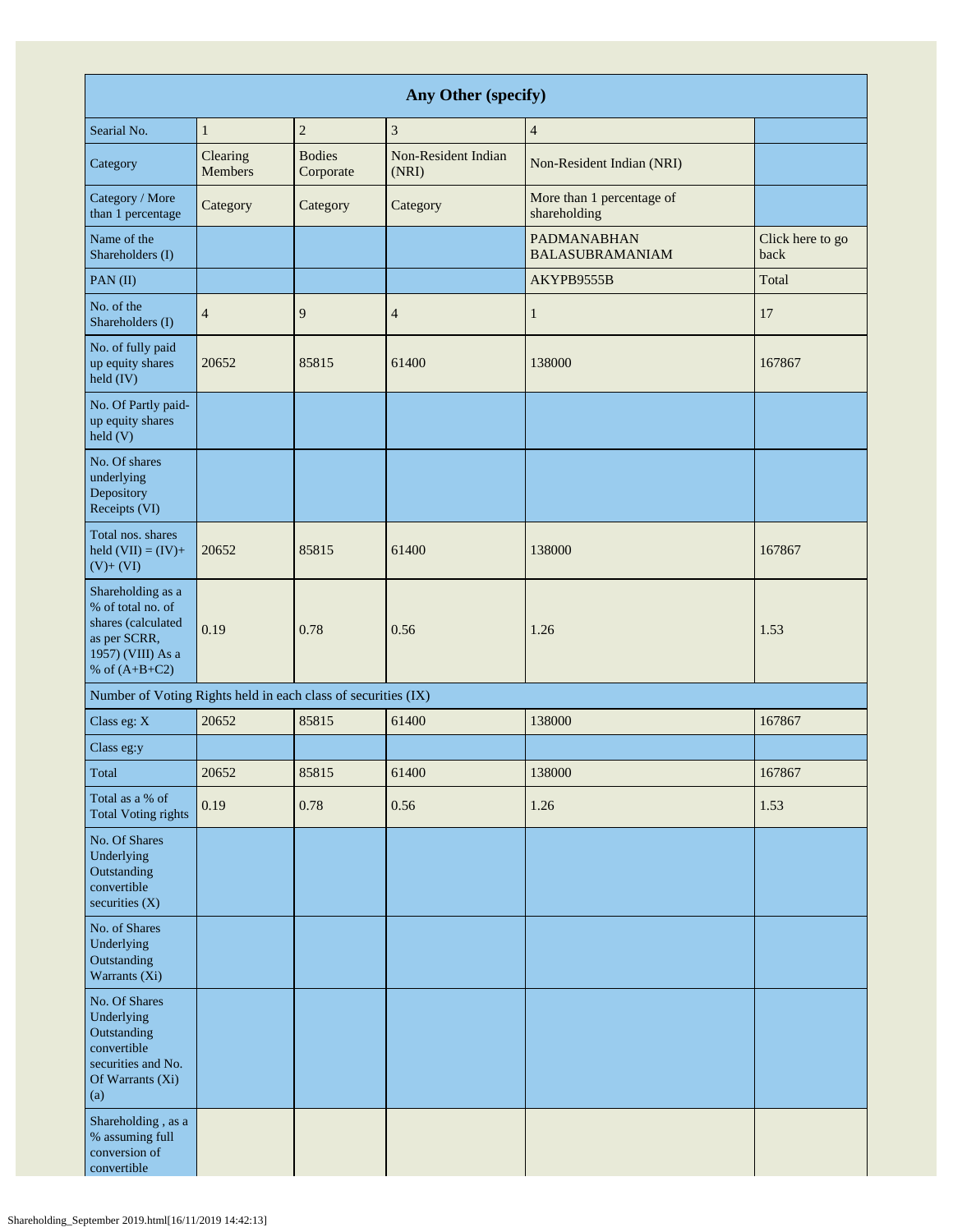| securities (as a<br>percentage of<br>diluted share<br>capital) $(XI)=$<br>$(VII)+(X)$ As a %<br>of $(A+B+C2)$ | 0.19  | 0.78  | 0.56  | 1.26   | 1.53   |  |
|---------------------------------------------------------------------------------------------------------------|-------|-------|-------|--------|--------|--|
| Number of Locked in shares (XII)                                                                              |       |       |       |        |        |  |
| No. $(a)$                                                                                                     |       |       |       |        |        |  |
| As a % of total<br>Shares held (b)                                                                            |       |       |       |        |        |  |
| Number of equity<br>shares held in<br>dematerialized<br>form (XIV)                                            | 20652 | 85815 | 61400 | 138000 | 167867 |  |
| Reason for not providing PAN                                                                                  |       |       |       |        |        |  |
| Reason for not<br>providing PAN                                                                               |       |       |       |        |        |  |